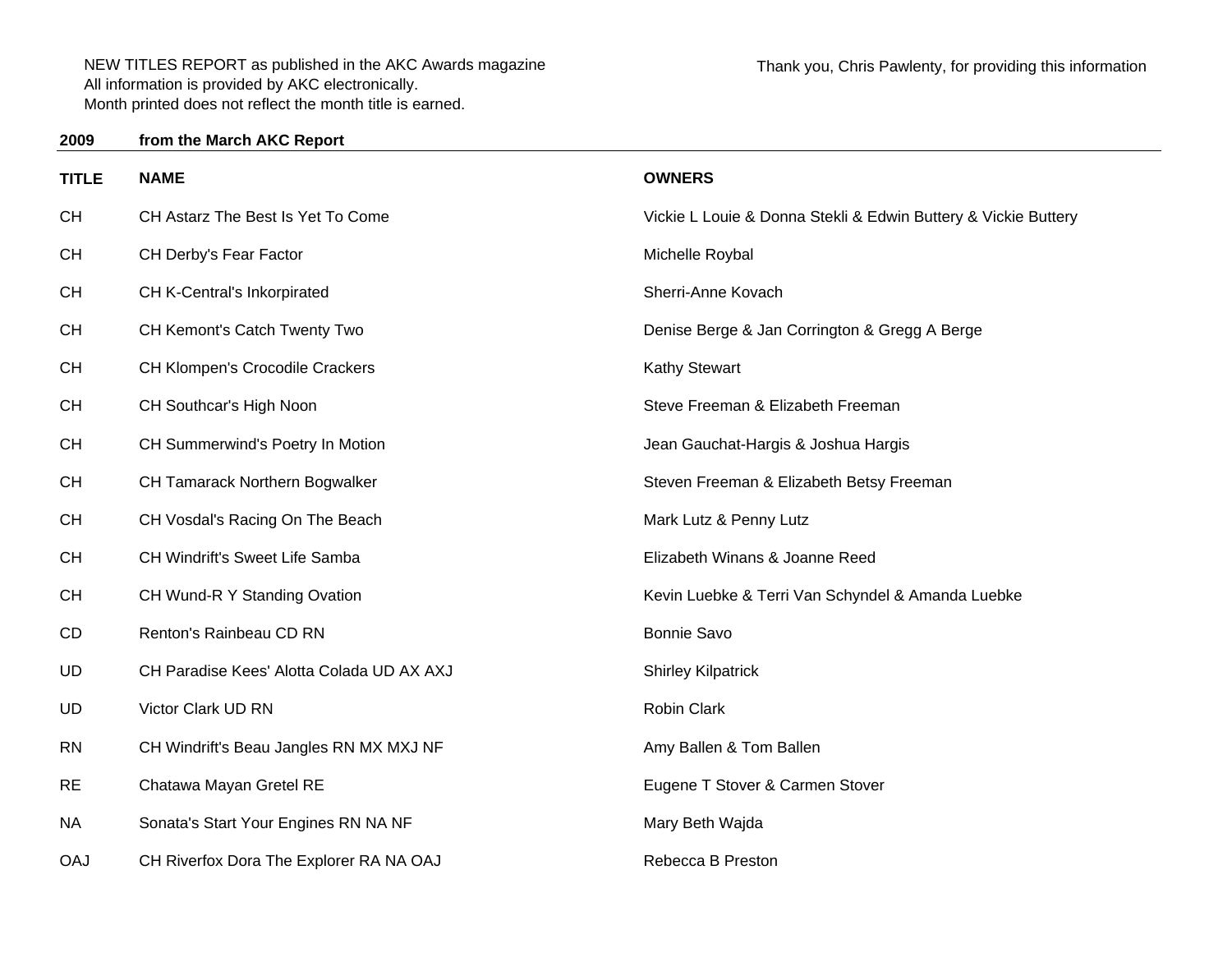| AXJ          | Bonnyvale's Silver Snitch OA AXJ NAP NJP | John R Samuel & Sherilyn Solanick                          |  |
|--------------|------------------------------------------|------------------------------------------------------------|--|
| <b>AXJ</b>   | Daimler's Gizmos 'N Gadgets RA OA AXJ NF | Lynne Anderson                                             |  |
| <b>MXJ</b>   | Cari-On Cool Hand Luke OA MXJ XF         | Tom Ballen & Amy Ballen & Rene Sauser & Dennis Lehouillier |  |
| <b>NFP</b>   | CH Shamrock's Marito Improv NAP NJP NFP  | Kevin Mackenzie & Liza Mackenzie                           |  |
| OF           | Ashwood's Chocolate Craving OA AXJ OF    | <b>CYNTHIA ERNAT &amp; Geneva Ernat</b>                    |  |
| OF           | Koanne's Wish Come True MX MXJ OF        | Cynthia Ernat                                              |  |
| <b>MACH</b>  | MACH Koanne's Wish Come True OF          | Cynthia Ernat                                              |  |
|              | from the April AKC Report                |                                                            |  |
| <b>TITLE</b> | <b>NAME</b>                              | <b>OWNERS</b>                                              |  |
| <b>CH</b>    | CH Confetti's St. Nick                   | Wendi Venable                                              |  |
| <b>CH</b>    | CH Katari's The Traveling Man            | Jean Philpott Smith                                        |  |
| <b>CH</b>    | CH Kealoha's Smoke That Thunders         | Laura Lenci                                                |  |
| <b>CH</b>    | CH Keepsake Firestarter                  | Jean Munger                                                |  |
| <b>CH</b>    | <b>CH Markwright's National Treasure</b> | Michael Shelton & Susan Shelton                            |  |
| <b>CH</b>    | CH Ruttkay Kissa Me Too                  | L Mae Evans                                                |  |
| <b>CH</b>    | CH Summerwind's Penne Mezzanine          | Jean Gauchat-Hargis & Joshua Hargis                        |  |
| <b>CH</b>    | CH Trumpet's Signed Sealed Delivered     | Bonnie Bell Bond & Beverly Bell & Brenda Bell              |  |
| <b>CH</b>    | CH Windrift's Cashing Out RN             | <b>Melody Tate</b>                                         |  |
| CD           | CH Keeshee's Candide CD                  | Nob & Irene Hadeishi & R Sauser & D Lehouillier            |  |
| CD           | CH Odyssey's Angel Incognito CD RE       | Sue Ellen Cassiday                                         |  |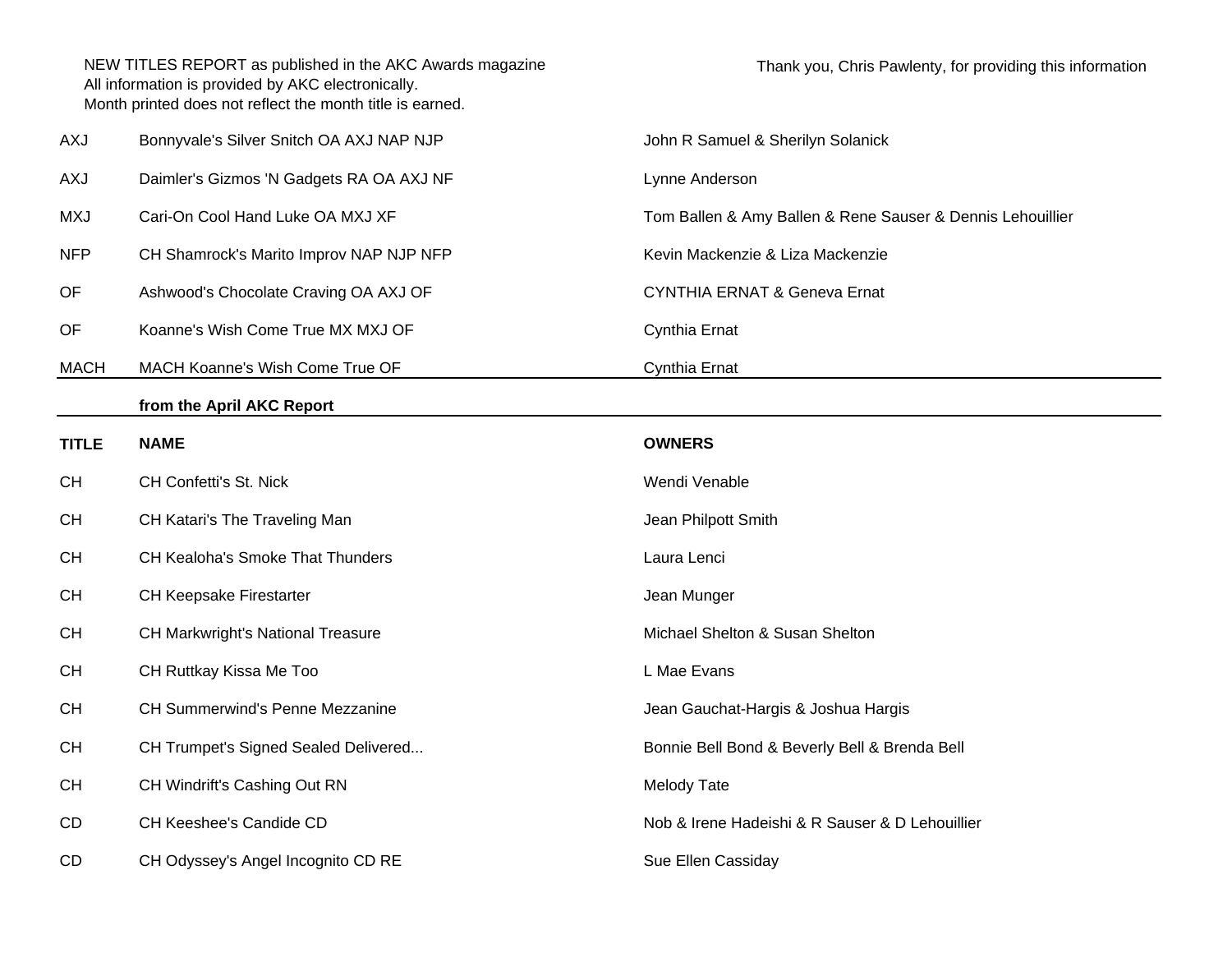| UD               | Musikkees Rockee MTN High UD RAE OA OAJ     | Jo Ann Hoffpauir                           |
|------------------|---------------------------------------------|--------------------------------------------|
| <b>RN</b>        | CH Ashwood's Grand Slam RN                  | Carol L Harris & Donna Staton              |
| <b>RN</b>        | Daimler's Truly Top Secret RN               | Sue Ellen Cassiday & John Cassiday         |
| <b>RA</b>        | Sonata's Start Your Engines RA NA NAJ NF    | Mary Beth Wajda                            |
| NA               | Winsome's Right On NA                       | Alyson Wilson & Kristine Arnds             |
| OA               | La Jon's Mia Lovebug OA NAJ                 | William F Stiles & Merlene H Stiles        |
| MX               | Rainkees He's Got Razzmatazz RN MX MXJ XF   | <b>Beth Godwin</b>                         |
| <b>NAJ</b>       | CH Samba's Tea-4-Two At Arklow NAJ          | Elizabeth Winans & Kathy Easter            |
| <b>NAJ</b>       | Sonata's Start Your Engines RN NA NAJ NF    | Mary Beth Wajda                            |
| <b>NAJ</b>       | Winsome's Right On NA NAJ                   | Alyson Wilson & Kristine Arnds             |
| <b>OAJ</b>       | CH Kemont's Double Park NA OAJ OF           | Sandra I Lambright & Stephanie Pullen      |
| <b>OAJ</b>       | Rainkees Sweeterned By Shamrock NA OAJ      | Shannon Kelly & Helen Wymore & Sue Ritchie |
| <b>OAJ</b>       | CH Winsome's Reason To Believe NA OAJ       | Kristine Arnds                             |
| <b>AXJ</b>       | Resq's Kansas Tornado OA AXJ OF             | Craig Josling & Judith Hintzman            |
| <b>MXJ</b>       | Rainkees He's Got Razzmatazz RN AX MXJ XF   | <b>Beth Godwin</b>                         |
| MJP <sub>2</sub> | Daimler's Dress-Ta-Kill CDX MX MXJ MXP MJP2 | <b>Shirley Kilpatrick</b>                  |
| OF               | Resq's Kansas Tornado OA OAJ OF             | Craig Josling & Judith Hintzman            |
| XF               | MACH4 Ben XF                                | Craig Josling & Judith Hintzman            |
| <b>MACH</b>      | CH MACH Afkee's Undercover Angel RN XF      | Lexie E Billman                            |
| MACH4            | MACH4 Ben OF                                | Craig Josling & Judith Hintzman            |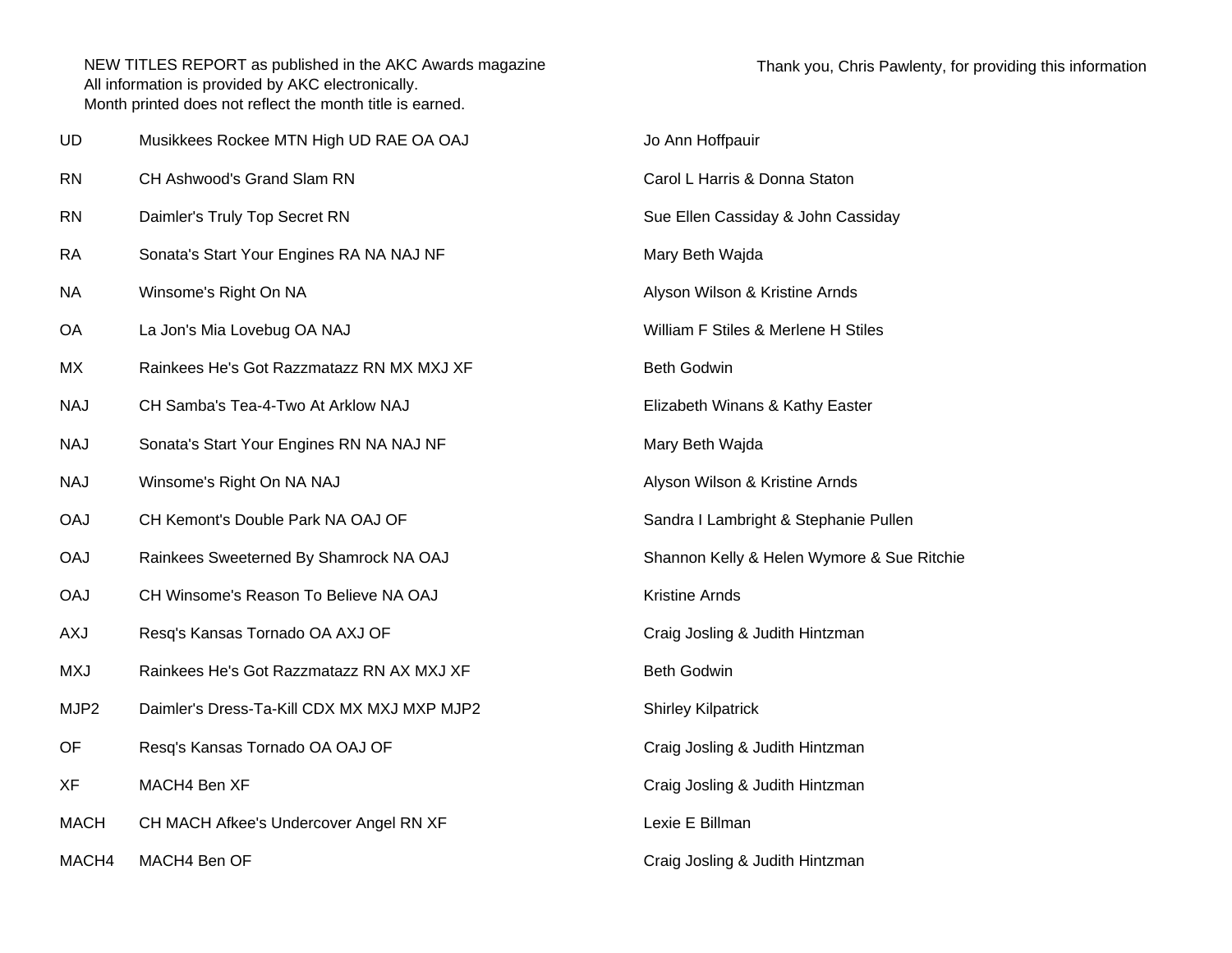## **From the May AKC Report**

| <b>TITLE</b> | <b>NAME</b>                                          | <b>OWNERS</b>                                              |
|--------------|------------------------------------------------------|------------------------------------------------------------|
| CH           | CH Astarz Over The Rainbow                           | Ron Russell & Donna Stekli & Connie Russell                |
| <b>CH</b>    | <b>CH Klassic's Miss Usa</b>                         | Mary Beeman & Margaret White                               |
| <b>CH</b>    | CH Nightwinds Pucker Up                              | Deborah Hodges & Joan Kraft                                |
| <b>CH</b>    | CH Wyndjamr's Hoist The Colors RN                    | Robin G Skinner & Kenneth J Skinner                        |
| UDX15        | CH OTCH Klassic's Keeping It Up UDX15 AX AXJ NAP NJP | Bonnie Burman & Terry Burman                               |
| <b>RA</b>    | Shoreline's Easy Rider RA                            | Charlene Valdez & Kristine Arnds & Tawn Sinclair           |
| <b>RA</b>    | CH Sun-Kiss Uzetta RA                                | Kathleen Bloden & Donna Williams & Ernest Williams         |
| <b>RA</b>    | TLS Pickett's Charge RA OA OAJ                       | Debra Sharlow                                              |
| <b>RE</b>    | Cari-On Kaisee's Sno-Angel RE                        | Patricia L Voyles                                          |
| <b>NA</b>    | Mandy Durbak NA OAJ                                  | <b>Shelley Durbak</b>                                      |
| <b>NAP</b>   | CH Silver Mist Lady O The Valley" OA OAJ NAP"        | Laura L Lenci                                              |
| <b>OA</b>    | Keepsake Karolina Dreamin' OA NAJ                    | Lydia B Taylor & James Taylor                              |
| <b>OA</b>    | Rainkees Sweeterned By Shamrock OA OAJ               | Shannon Kelly & Helen Wymore & Sue Ritchie                 |
| OA           | Sonata's Start Your Engines RA OA NAJ NF             | Mary Beth Wajda                                            |
| AX           | Cari-On Cool Hand Luke AX MXJ XF                     | Tom Ballen & Amy Ballen & Rene Sauser & Dennis Lehouillier |
| AX           | CH Daimler's Summer Adventure CD RN AX AXJ NF        | Joy-Ann Pool                                               |
| AX           | Resq's Kansas Tornado AX AXJ OF                      | Craig Josling & Judith Hintzman                            |
| <b>OAJ</b>   | La Jon's Mia Lovebug OA OAJ                          | William F Stiles & Merlene H Stiles                        |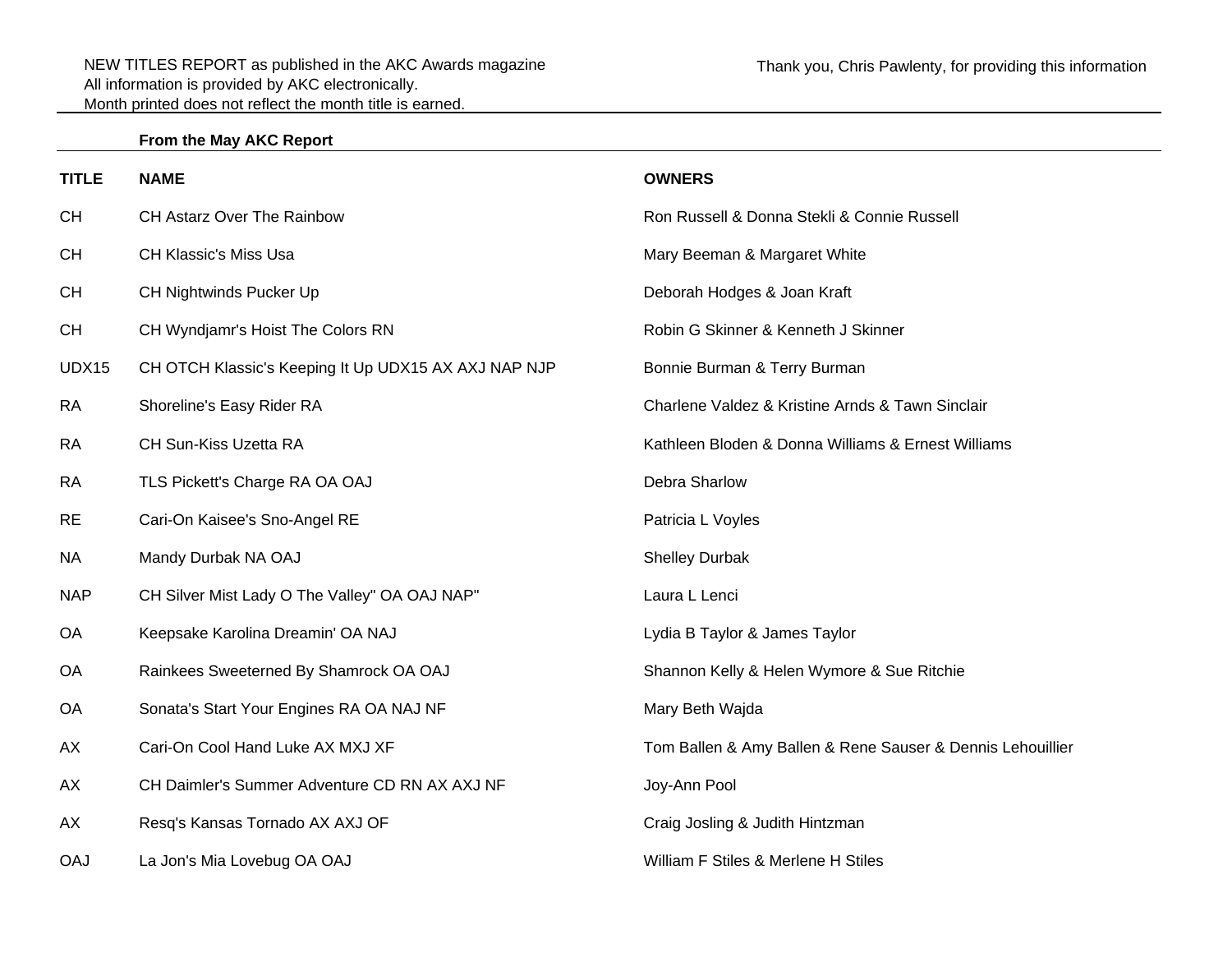NEW TITLES REPORT as published in the AKC Awards magazine All information is provided by AKC electronically. Month printed does not reflect the month title is earned. Thank you, Chris Pawlenty, for providing this information OAJ Mandy Durbak OAJ Shelley Durbak OAJ Shelley Durbak Shelley Durbak Shelley Durbak OAJ Sonata's Start Your Engines RA OA OAJ NF Mary Beth Wajda OJP Darkenwald Second Spirit CDX RE MX MXJ OJP Patricia Ferguson & Fran D'Amico AXJ CH Keepsake Ice On Fire OA AXJ Margaret Bissell **From the June AKC Report TITLE NAME OWNERS**CH CH Adonai's Pearl Of Great Price **Medical CH** Melinda Hughes CH CH Cascadia Once In A Blue Moon **Rachel Johnston & Helen L Wymore** Rachel Johnston & Helen L Wymore CH CH Jen'Ndi's Greek Goddess **Diane Wright** Diane Wright CH CH Keesbrook's Opal Essence Marion Crain CH CH Masada Sound Off At Trumpet **Beth Blankenship & Jane Turnage** Beth Blankenship & Jane Turnage CH CH Nightwinds Kissed Bya Beauty Mary Alice Smiley & Erin G Olsen CH CH Olefort G.I. Blues CH Olefort G.I. Blues Ms. Angela F Curtis CH CH Shadowood's Born To Be Wild Cyndy Howard & Sandra Knudsen & Charles Howard CH CH Spirit's Playing With Fire **CH Spirit's Playing With Fire** And All Channel Channel Channel Channel Channel Channel Channel Channel Channel Channel Channel Channel Channel Channel Channel Channel Channel Channel Chann CH CH Windrift's Samba Smokey Bear Michelle Roybal Michelle Roybal UDX CH MACH2 Keepsake Giving Me Chills UDX Margaret Bissell RN CH Imagine Harry Potter RN Carolyn Schaldecker & Vernon Schaldecker RN CH Imagine Sherwood B Funny RN Carolyn Schaldecker RN Wyndjamr's Get My Drift RN Pat Shuler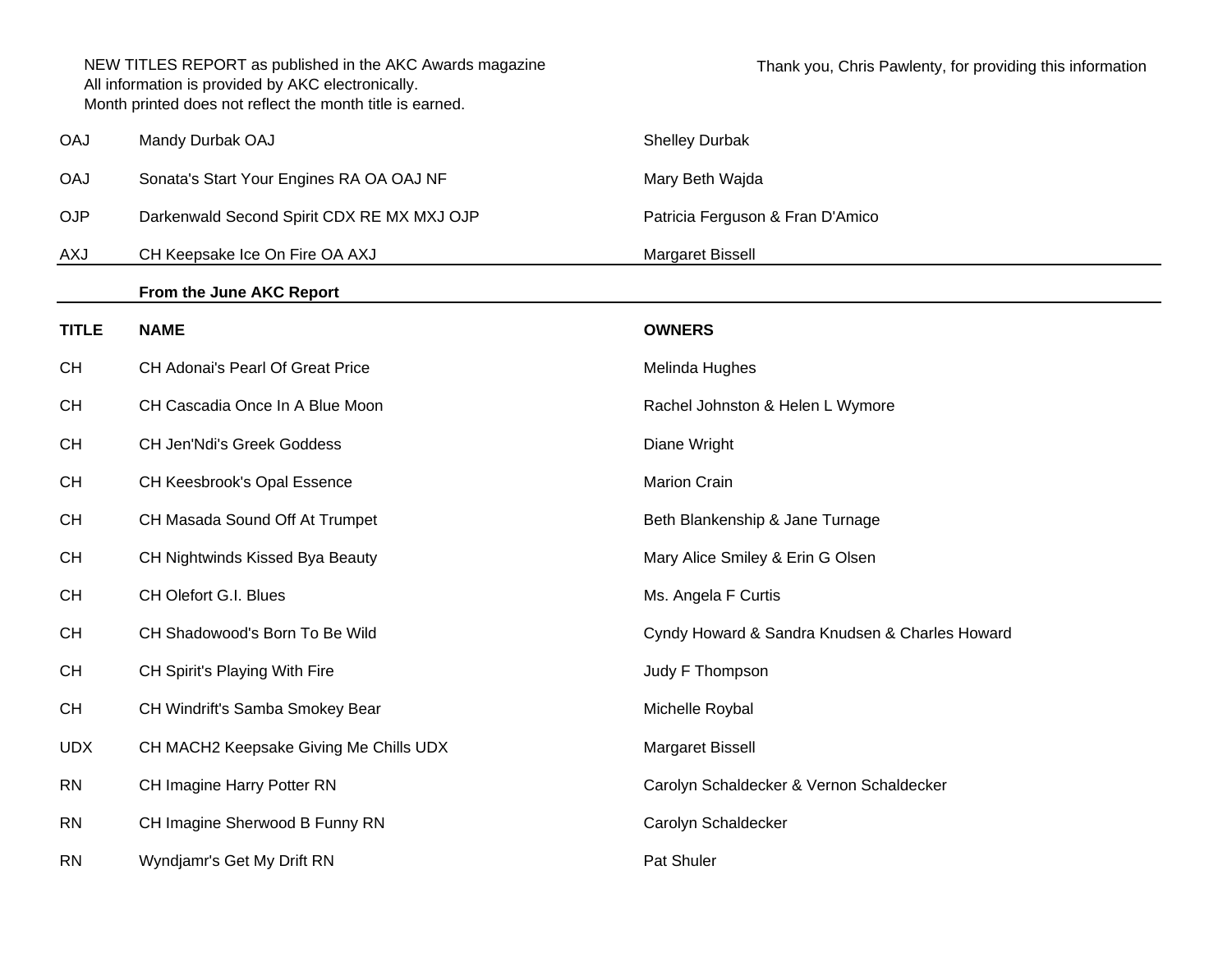| <b>RA</b>         | Keedox High Flyer RA                        | Karen Squier                                        |
|-------------------|---------------------------------------------|-----------------------------------------------------|
| <b>RA</b>         | Wild Winds Blue Yonder CD RA                | Rachel McDougall-Smith & Brandon J Smith            |
| <b>RE</b>         | Shaker Hill Moli V Greenkees RE             | Alice L Thayer                                      |
| <b>RAE</b>        | Darkenwald Second Spirit CDX RAE MX MXJ OJP | Patricia Ferguson & Fran D'Amico                    |
| <b>RAE</b>        | CH Thistledown Chautauqua Belle RAE         | Gary F Johnson & Irene T Maxwell & Sandra K Johnson |
| OA                | CH Winsome's Reason To Believe OA OAJ       | Kristine Arnds                                      |
| AX                | CH Keepsake Ice On Fire AX AXJ              | Margaret Bissell                                    |
| МX                | Keepsake Gotcha On My Mind MX MXJ           | Mary Kay Keenan                                     |
| МX                | CH Paradise Kees' Alotta Colada UD MX AXJ   | <b>Shirley Kilpatrick</b>                           |
| <b>NAJ</b>        | Sylvan Salsa NA NAJ                         | Ann Elders & Maureen Larsen                         |
| <b>OAJ</b>        | CH Trumpet's China Cat Sunflower NA OAJ     | Ms. Bonnie Hronek & Beth Blankenship                |
| <b>OAJ</b>        | Winsome's Right On NA OAJ                   | Alyson Wilson & Kristine Arnds                      |
| <b>AXJ</b>        | Trumpet's Kentucky Rain OA AXJ              | Kay Vonnahme                                        |
| <b>NF</b>         | Bonnyvale's Silver Snitch OA AXJ NAP NJP NF | John R Samuel & Sherilyn Solanick                   |
| MACH <sub>3</sub> | MACH3 Keepsake Life's A Circus RN           | Mary Kay Keenan                                     |
|                   | From the July AKC Report                    |                                                     |
| <b>TITLE</b>      | <b>NAME</b>                                 | <b>OWNERS</b>                                       |
| <b>CH</b>         | CH Astarz Dreamcatcher                      | Linda D Steuri & Vickie L Louie                     |
| <b>CH</b>         | CH Candylane's Starship Legacy              | Miss Dawna J. Snyder & Mr. Lou Brahler              |
|                   |                                             |                                                     |

CH CH Chic's Prime Time Mischief **Robin Hite** Robin Hite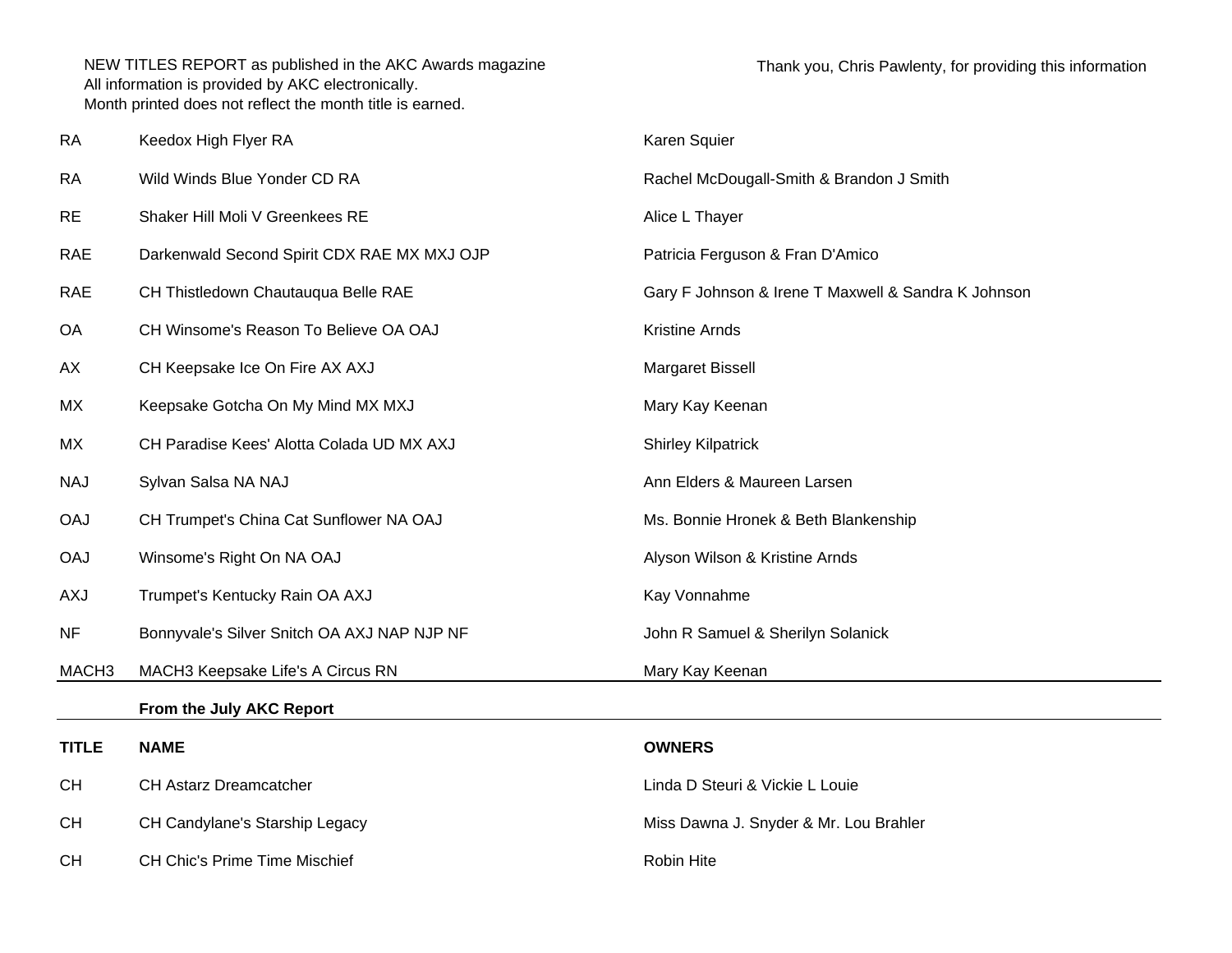| <b>CH</b> | CH Darkenwald Aurora At Karina'S              | Soren Frederiksen & Suzette Lefebvre & Cynthia Frederiksen |
|-----------|-----------------------------------------------|------------------------------------------------------------|
| <b>CH</b> | CH Darkenwald Black Ice                       | Suzette Lefebvre                                           |
| <b>CH</b> | CH Darkenwald Chase Away Th' Blues            | Ruthann Seibert & Suzette Lefebvre                         |
| <b>CH</b> | CH Keez Kant Touch This                       | Trevor Rogers & Cheri Rogers                               |
| <b>CH</b> | CH Shakota's American Dandy                   | Carol R Tucker                                             |
| <b>CH</b> | CH Windrift's Salsa Dancer                    | Joanne Reed                                                |
| CD        | Cara Shadowfax CD RN                          | Judy Elliott                                               |
| CD        | CH Keepsake Ice On Fire CD AX AXJ             | Margaret Bissell                                           |
| UD        | Tyson The Terrific UD NA NAJ                  | <b>Bonnie Savo</b>                                         |
| <b>RN</b> | Cara Shadowfax CD RN                          | Judy Elliott                                               |
| <b>RN</b> | Keesbrook's Tourmaline Blues RN NA NAJ        | Lila Dann                                                  |
| <b>RN</b> | CH Keeshee's Smoke 'N Mirrors RN              | Dennis Le Houillier & KELLI DENTON & Rene Sauser           |
| <b>RN</b> | CH Kemont's Double Park RN NA OAJ OF          | Sandra I Lambright & Stephanie Pullen                      |
| <b>RN</b> | Kemont's Hells Angel RN OA OAJ                | Jan Corrington                                             |
| <b>RN</b> | Shoreline's Ruff N Tuff RN                    | Jocelyn Tipple & Tawn Sinclair                             |
| <b>RN</b> | CH Traleigh Kj Elektralyte CD RN OA AXJ OF    | Emily Taggart & Kristen Dowd                               |
| RA        | CH Daimler's Summer Adventure CD RA AX AXJ NF | Joy-Ann Pool                                               |
| <b>RA</b> | Daimler's Truly Top Secret RA                 | Sue Ellen Cassiday & John Cassiday                         |
| <b>RA</b> | <b>Greenkees Rolf RA</b>                      | Alice Thayer                                               |
| <b>RA</b> | Markwrights Secret Of My Success RA           | Elizabeth Pollen                                           |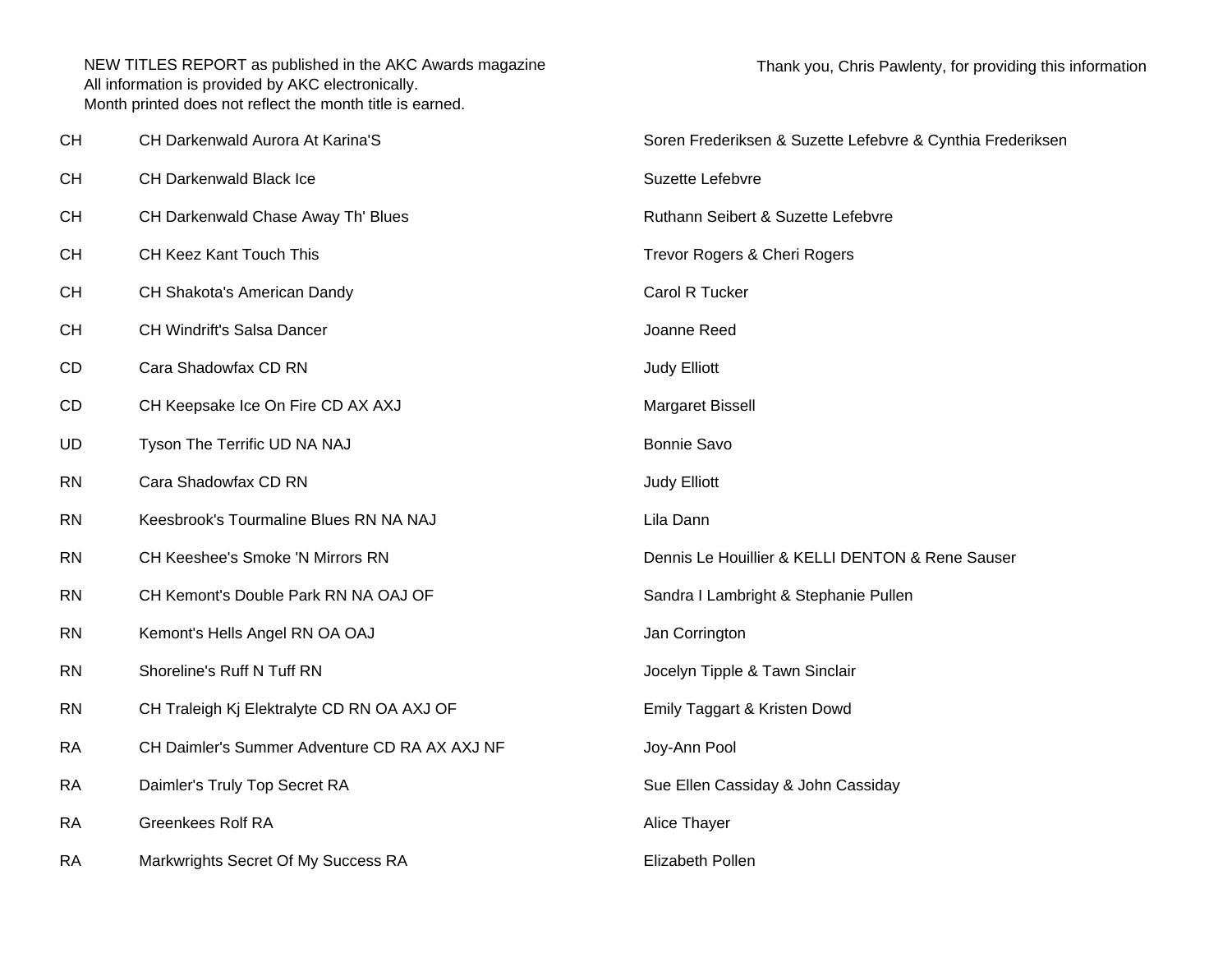| <b>RA</b>    | Vandys Nyla RA                                     | Harriet Haynes & Carole Henry      |
|--------------|----------------------------------------------------|------------------------------------|
| <b>RE</b>    | Daimler's Truly Top Secret RE                      | Sue Ellen Cassiday & John Cassiday |
| <b>RE</b>    | Keesbrook Secret Celebration UDX RE MX MXJ NAP OJP | Lila Dann                          |
| <b>NA</b>    | Vandys Quick Silver RN NA                          | E Constance Miller                 |
| <b>NAP</b>   | B Mi Glamour Gal O' Mine RE OA OAJ NAP NJP         | Patricia Dunham                    |
| <b>AXP</b>   | Candray Now And Forever RN AX AXJ AXP AJP          | Linda C Cail                       |
| <b>NAJ</b>   | CH Owenbriar's As Thyme Goes By NAJ                | Laura Lenci                        |
| <b>NJP</b>   | CH Allante's Barrier Reef VCD1 CDX RN NJP          | Victoria Leitner                   |
| <b>NJP</b>   | B Mi Glamour Gal O' Mine RE OA OAJ NAP NJP         | Patricia Dunham                    |
| AXJ          | CH Winsome's Reason To Believe OA AXJ              | Kristine Arnds                     |
| <b>MXJ</b>   | CH Paradise Kees' Alotta Colada UD MX MXJ          | <b>Shirley Kilpatrick</b>          |
| OF           | CH Traleigh Kj Elektralyte CD OA AXJ OF            | Emily Taggart & Kristen Dowd       |
| MACH4        | MACH4 Tasmanian Tiki OF                            | Marsha Yaeger                      |
| MACH7        | MACH7 Afkee's Megamotion MXF                       | Maureen Waldron                    |
|              | From the August AKC Report                         |                                    |
| <b>TITLE</b> | <b>NAME</b>                                        | <b>OWNERS</b>                      |
| CH           | CH Astarz On Your Mark                             | Vivian Toepfer & Harry Toepfer     |
| CH           | CH Baronwood Infinity And Beyond                   | Kelli Denton & Donna Smith         |
| <b>CH</b>    | CH Baronwood's Quantum Leap                        | Donna Smith                        |
| <b>CH</b>    | CH Bonnyvale Karolina S'Thn Style                  | Darlene Bosch & Patricia Stround   |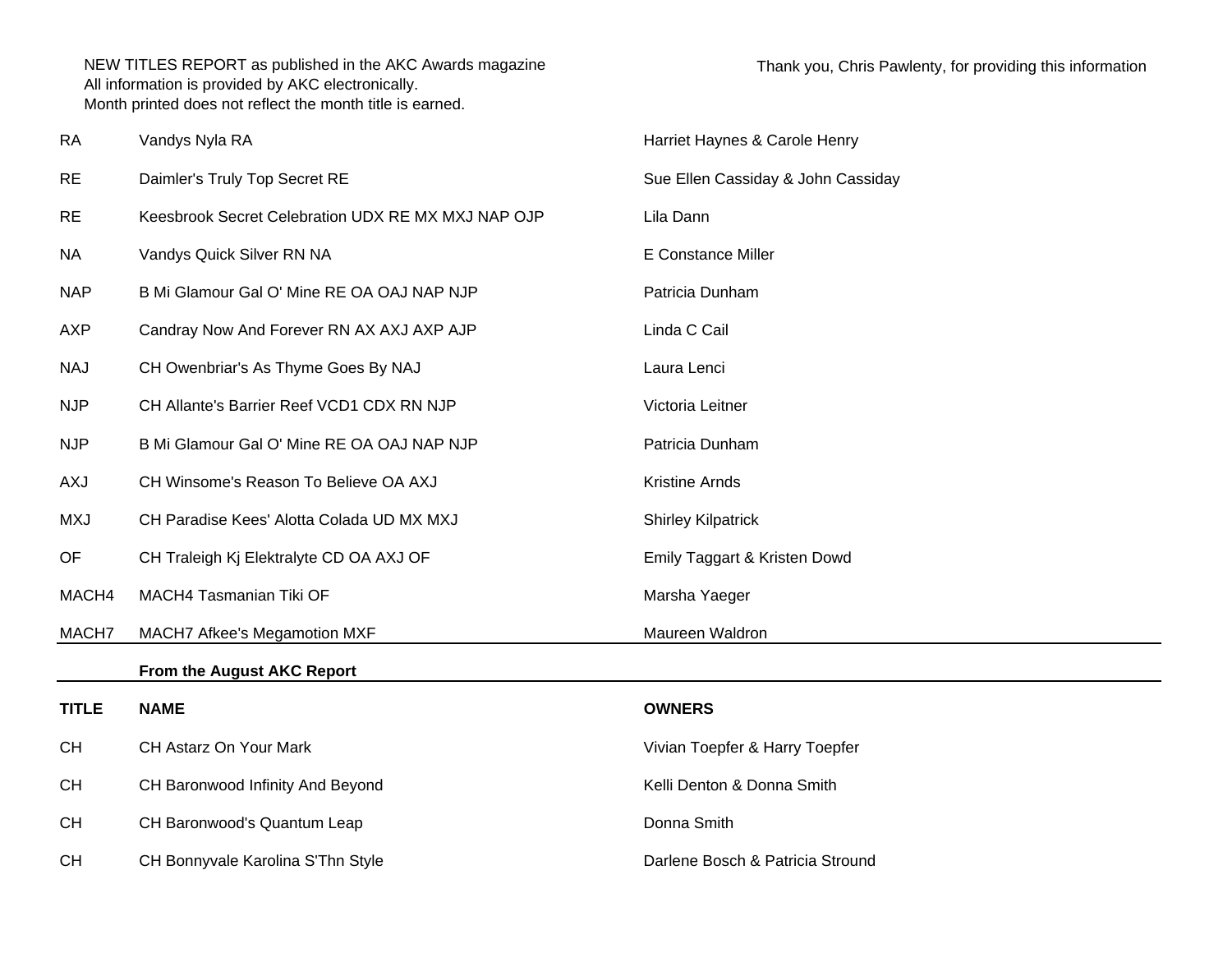| <b>CH</b>       | CH Jo-Lyn's Apollo                                       | Janit L Johnson                   |
|-----------------|----------------------------------------------------------|-----------------------------------|
| <b>CH</b>       | CH Jo-Lyn's Porsche                                      | Janit L Johnson                   |
| <b>CH</b>       | <b>CH Karina's Bourbon Street Beat</b>                   | <b>VICKIE L LOUIE</b>             |
| <b>CH</b>       | CH Moonspinners This Magic Moment                        | Robert Harper & Judy Harper       |
| <b>CH</b>       | CH Paradise Kees' Jamaican Breeze                        | Linda Samuel                      |
| <b>CH</b>       | CH Trumpet's Don'T Do Me Like That                       | Carissa Boettcher                 |
| <b>CH</b>       | CH Vosdal's Hot N Racey At Ashbrook"                     | Linda Moss & LaNora Madden        |
| OM <sub>1</sub> | CH OTCH Klassic's Keeping It Up UDX15 OM1 AX AXJ NAP NJP | Bonnie Burman & Terry Burman      |
| <b>RN</b>       | CH Rainkees Reigning Shamrocks RN                        | William I Milwee & Wanda L Milwee |
| <b>RN</b>       | Sefina Halulu RN                                         | Leslie A. Meyn                    |
| <b>NA</b>       | CH Keepsake Firestarter NA                               | Jean Munger                       |
| <b>NA</b>       | Rodney Harold Rufus CD RAE NA                            | <b>Elizabeth Strick</b>           |
| <b>NAP</b>      | Shoreline's Lovely Rita NAP OJP                          | Linda Rodenspiel                  |
| <b>OA</b>       | Winsome's Right On OA OAJ                                | Alyson Wilson & Kristine Arnds    |
| AX              | CH Winsome's Reason To Believe AX AXJ                    | Kristine Arnds                    |
| <b>NAJ</b>      | Rodney Harold Rufus CD RAE NA NAJ                        | <b>Elizabeth Strick</b>           |
| <b>NJP</b>      | CH Silver Mist Lady O The Valley" OA OAJ NAP NJP"        | Laura L Lenci                     |
| <b>OJP</b>      | B Mi Glamour Gal O' Mine RE OA OAJ NAP OJP               | Patricia Dunham                   |
| <b>OJP</b>      | Shoreline's Lovely Rita NAP OJP                          | Linda Rodenspiel                  |
| <b>NF</b>       | Leslie's Little Kiwi AX AXJ NF                           | Leslie Meyn                       |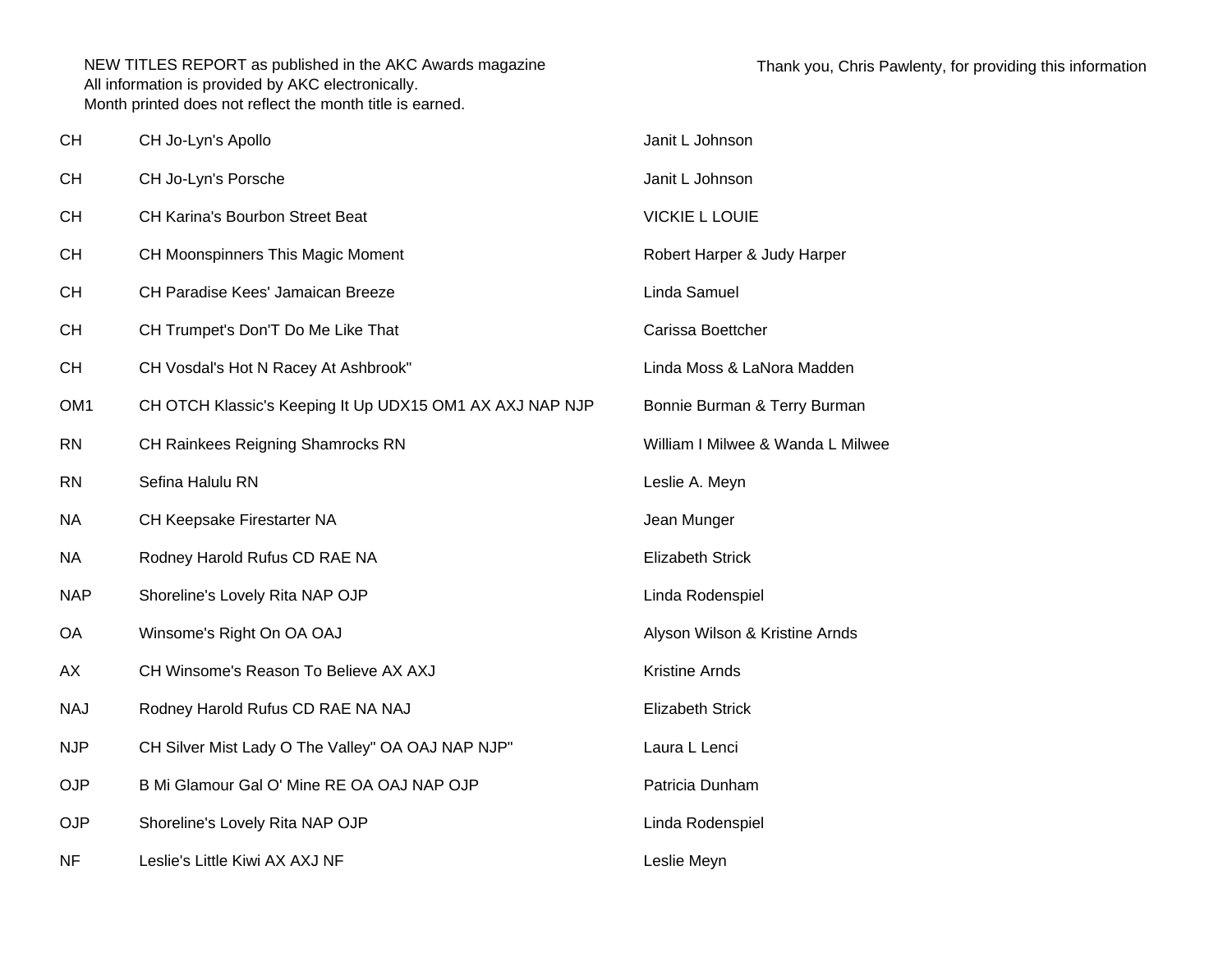## **From the September AKC Report**

| <b>TITLE</b> | <b>NAME</b>                        | <b>OWNERS</b>                                     |
|--------------|------------------------------------|---------------------------------------------------|
| <b>CH</b>    | CH Allante's Devil Wears Prada     | Jeri Caldwell & Alan Leff & David Caldwell        |
| <b>CH</b>    | CH Ashwood's Heart Throb           | Donna Staton & Bob Staton                         |
| <b>CH</b>    | CH Baronwood's Chaotic Illusion    | Donna Smith                                       |
| <b>CH</b>    | CH Cara Now Is The Time            | Michelle Roybal                                   |
| <b>CH</b>    | CH Darkenwald Cut To The Chase     | Ron Lefebvre & Suzette Lefebvre                   |
| <b>CH</b>    | CH Kj's Superstition               | Kristen Dowd                                      |
| <b>CH</b>    | CH Markwright's My Choice          | Darla Daugherty & Deborah Hibberd & Alex Eskridge |
| <b>CH</b>    | CH Markwright-N-Articsun Long Haul | Lori Mihm-Kunz & Ingrid Oliver                    |
| <b>CH</b>    | CH Moonspinners Panda Bear         | <b>Colleen Foster</b>                             |
| <b>CH</b>    | CH Ruttkay Lily Fantree            | L Mae Evans                                       |
| <b>CH</b>    | CH Ruttkay Yukon Jack              | Kathryn Shipley & L Mae Evans                     |
| <b>CH</b>    | <b>CH Sherwood's Serenity</b>      | Vickie L Louie & Chase Waddell                    |
| <b>CH</b>    | CH Trumpet's Come Sail Away        | Susan Morton & Beth Blankenship                   |
| <b>CH</b>    | CH Trumpet's Part-Time Lover       | Beth Blakenship                                   |
| <b>CH</b>    | CH Valindale Story Teller          | Mrs. J. Gauchat-Hargis & J. Hargis                |
| <b>CH</b>    | CH Whirlaway's Ooh La La           | <b>Bonnie Hronek</b>                              |
| <b>CH</b>    | CH Wyndjamr's Storm Front          | Richard Ward & Mary Ward                          |
| <b>CD</b>    | CH Keepsake Firestarter CD NA NAJ  | Jean Munger                                       |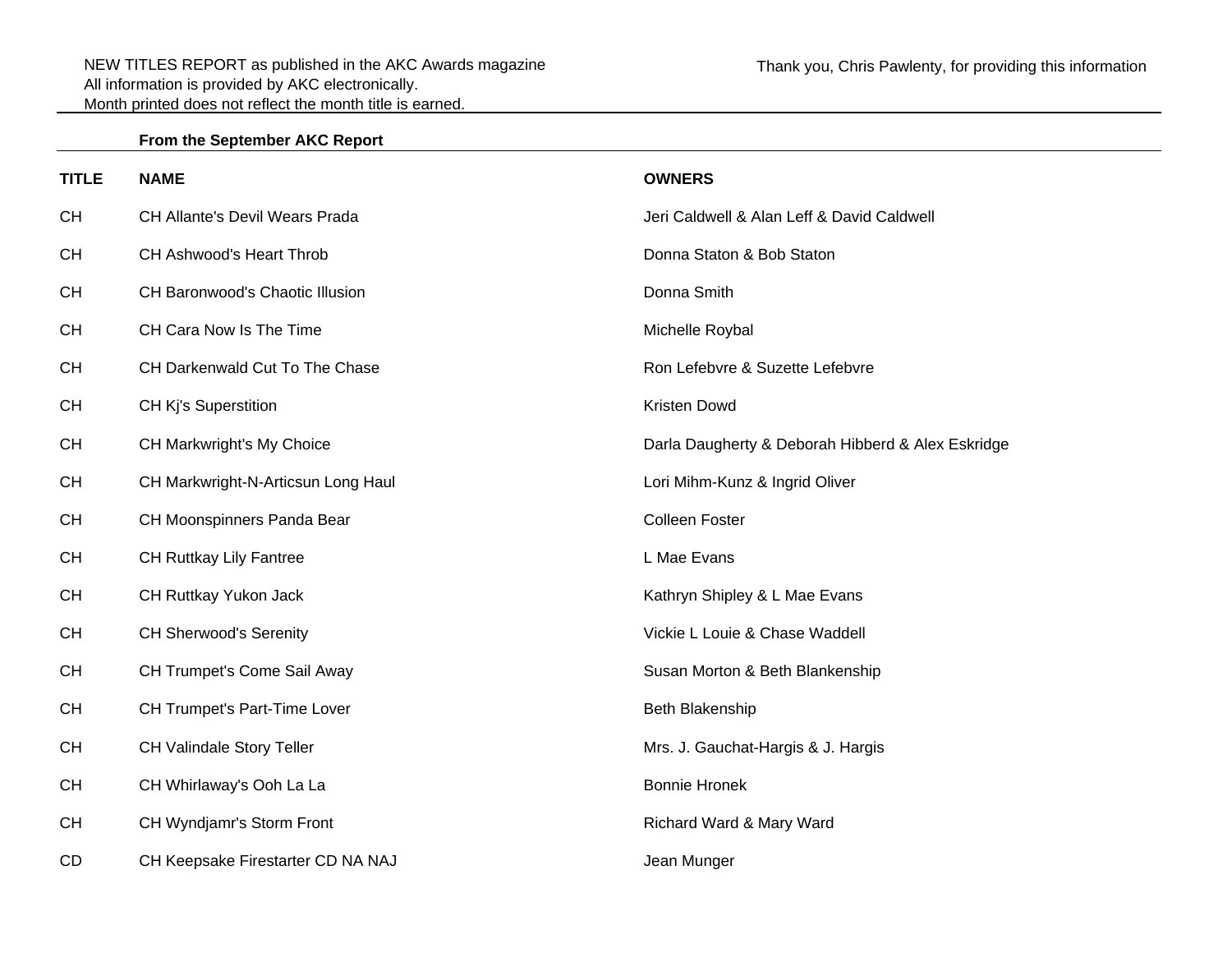| <b>RN</b> | Shoreline Guinness For Barkee RN                      | Robyn M Mcnutt & Tawn Sinclair & Blaine E Mcnutt |
|-----------|-------------------------------------------------------|--------------------------------------------------|
| RA        | Shoreline's Ruff N Tuff RA                            | Jocelyn Tipple & Tawn Sinclair                   |
| RAE       | Chatawa Mayan Gretel RAE                              | Eugene T Stover & Carmen Stover                  |
| ΝA        | Daimler's Truly Top Secret RE NA NAJ                  | Sue Ellen Cassiday & John Cassiday               |
| NΑ        | Jamynn's Onetoomany Coladas NA                        | <b>Shirley Kilpatrick</b>                        |
| ΝA        | Majikees Chocolate Mystic Mint NA                     | John A & Joan Malak                              |
| ΝA        | CH Odyssey's Angel Incognito CD RE NA                 | Sue Ellen Cassiday                               |
| NА        | Tapestry's Matinee Idol RN NA                         | Donna L Schmitt                                  |
| NAP       | Kemont's Hells Angel RN OA OAJ NAP                    | Jan Corrington                                   |
| ОA        | CH Daimler's Moonlight Magic CDX RE OA NAJ OAP NJP NF | Lois Albright                                    |
| ОA        | CH Kuhls Mardi Gras Mystery CD RE OA OAJ              | Victoria Youngmeyer                              |
| OAP       | B Mi Glamour Gal O' Mine RE OA OAJ OAP OJP            | Patricia Dunham                                  |
| OAP       | Keesbrook Secret Celebration UDX RE MX MXJ OAP OJP    | Lila Dann                                        |
| АX        | Afkee's Mistress Of The Dark RN AX MXJ OF             | Lexie E Billman                                  |
| АX        | Covenant High Priestess RA AX AXJ                     | Frances D'Amico & Patricia Ferguson              |
| АX        | Winsome's Right On AX OAJ                             | Alyson Wilson & Kristine Arnds                   |
| NAJ       | Daimler's Truly Top Secret RE NAJ                     | Sue Ellen Cassiday & John Cassiday               |
| NAJ       | CH Keepsake Firestarter NA NAJ                        | Jean Munger                                      |
| NAJ       | Vandys Quick Silver RN NA NAJ                         | E Constance Miller                               |
| NJP       | Kemont's Hells Angel RN OA OAJ NAP NJP                | Jan Corrington                                   |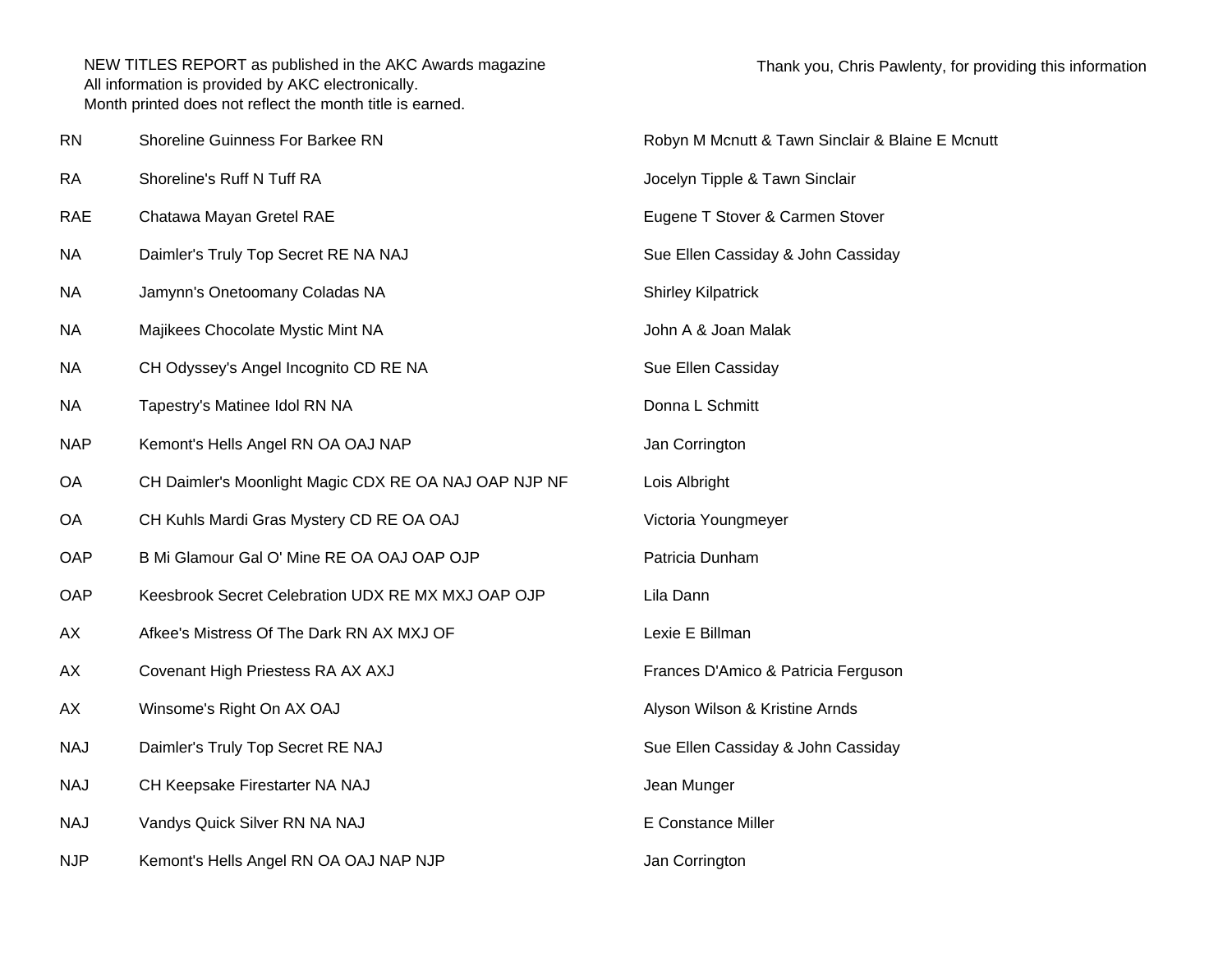| <b>NJP</b>   | Star-Kees' Wags To Wriches NJP                        | Dina Zinnes                                          |
|--------------|-------------------------------------------------------|------------------------------------------------------|
| <b>OAJ</b>   | CH Kuhls Mardi Gras Mystery CD RE OA OAJ              | Victoria Youngmeyer                                  |
| AXJ          | Winsome's Right On AX AXJ                             | Alyson Wilson & Kristine Arnds                       |
| AXJ          | Winsome's Somthing To Talk About AX AXJ               | <b>Christa Sheek</b>                                 |
| AJP          | Darkenwald Second Spirit CDX RAE MX MXJ AJP           | Patricia Ferguson & Fran D'Amico                     |
| <b>MXJ</b>   | Afkee's Mistress Of The Dark RN OA MXJ OF             | Lexie E Billman                                      |
| MJP3         | Keepsake Spring Into Action CDX RE AX AXJ MXP2 MJP3   | Frances D'Amico & Patricia Ferguson                  |
| <b>NF</b>    | CH Daimler's Moonlight Magic CDX RE NA NAJ OAP NJP NF | Lois Albright                                        |
| OF           | Afkee's Mistress Of The Dark RN OA AXJ OF             | Lexie E Billman                                      |
| MACH4        | MACH4 Imagine Great Expectations CD RE NAP NJP MXF    | <b>Beth Godwin</b>                                   |
|              |                                                       |                                                      |
|              | From the October AKC Report                           |                                                      |
| <b>TITLE</b> | <b>NAME</b>                                           | <b>OWNERS</b>                                        |
| <b>CH</b>    | CH Astarz Runnin' Down A Dream                        | Micheline Eudy & Donna Stekli                        |
| <b>CH</b>    | CH Daimler's News Flash T Keesstars                   | Terry Benz & Diane Benz & Laura Benz & Glenda Savage |
| <b>CH</b>    | CH Jamynn's Onetoomany Coladas CD NA                  | <b>Shirley Kilpatrick</b>                            |
| <b>CH</b>    | CH Jen'Ndi's A Journey On Prairie Wind                | Diane Wright                                         |
| CH           | CH Jen'Ndi's Flight From Candylane                    | Diane Wright & Leslie R Perkins                      |
| <b>CH</b>    | CH Keesrich Jen'Ndi Best Beauty                       | roselyne lipphardt                                   |
| <b>CH</b>    | <b>CH Regel's Chantilly</b>                           | Kathy Sokac                                          |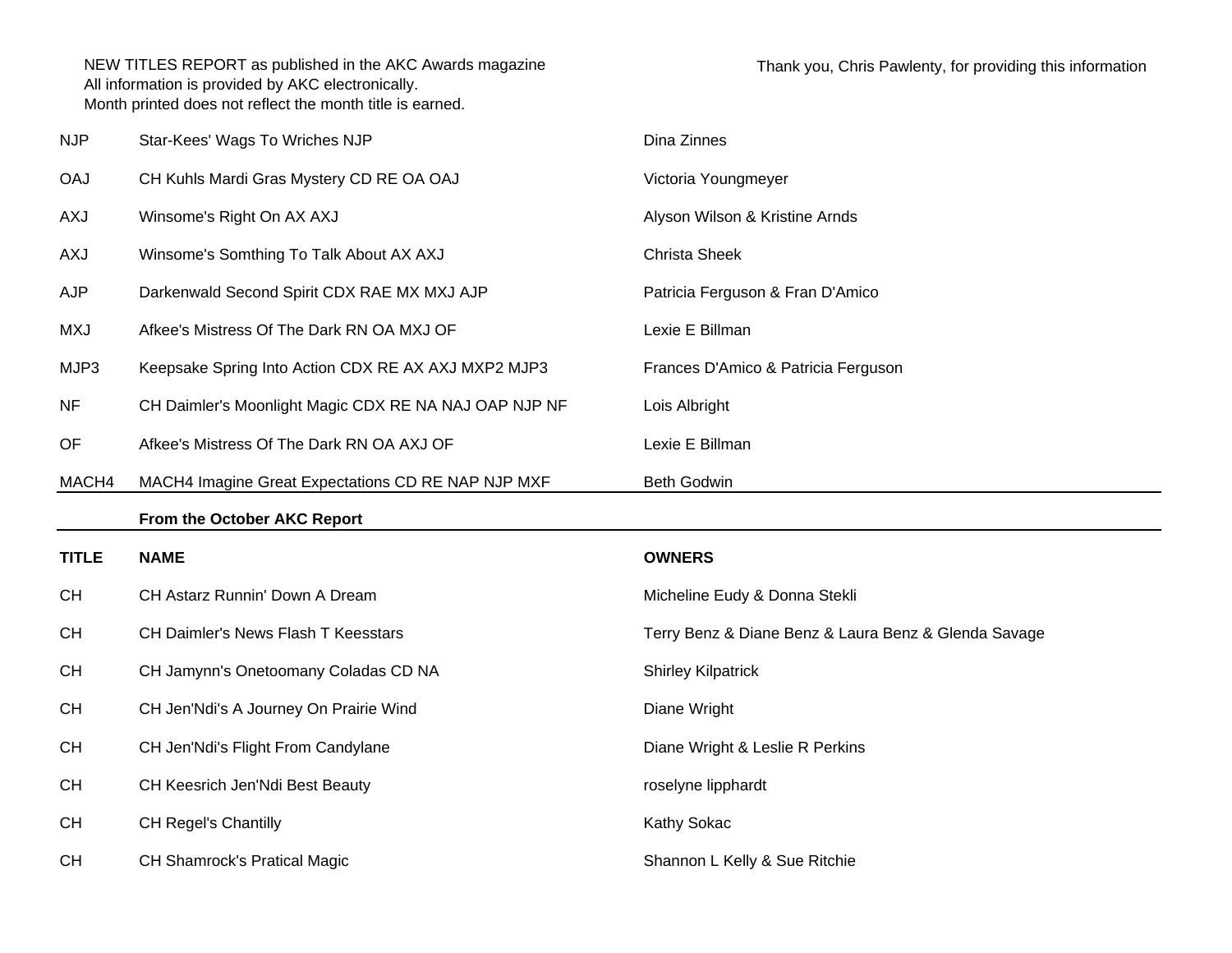| CН         | CH Trumpet's Can I Get A Witness             | Beth Blakenship                       |
|------------|----------------------------------------------|---------------------------------------|
| <b>CH</b>  | <b>CH Trumpet's Dreamboat Annie</b>          | ANGELA F CURTIS & Beth Blankenship    |
| <b>CH</b>  | CH Trumpet's It's Good To Be King            | Beth Blankenship                      |
| <b>CH</b>  | <b>CH Windrift's Ten Cents A Dance</b>       | Linda Flaherty                        |
| <b>CH</b>  | CH Windrift's Win Win.Com                    | Joanne Reed & Esther Carr             |
| CD         | CH Jamynn's Onetoomany Coladas CD NA         | <b>Shirley Kilpatrick</b>             |
| <b>CDX</b> | CH Jo-Lyn's Dasher CDX RE OA NAJ AXP AJP NFP | Donna L Schmitt & Janit L Johnson     |
| <b>CDX</b> | Spirit's Prime Image O Ashbrook CDX          | Barbara Morrison & William Morrison   |
| <b>RN</b>  | Katari's Okia V Jo-Lyn RN                    | Mari Ann Vice & Jean Smith            |
| <b>RA</b>  | Vandys Quick Silver RA NA NAJ                | <b>E Constance Miller</b>             |
| <b>OA</b>  | CH Kemont's Double Park RN OA OAJ OF         | Sandra I Lambright & Stephanie Pullen |
| AX         | Daimler's Gizmos 'N Gadgets RA AX AXJ NF     | Lynne Anderson                        |
| МX         | Covenant Rising Sun RA MX MXJ NF             | Patricia Ferguson & Frances D'Amico   |
| <b>NAJ</b> | CH Foxfair Impetuous RA NAJ                  | Deborah A Lynch & Jeanne Buente       |
| <b>NAJ</b> | CH Jamynn's Onetoomany Coladas CD NA NAJ     | <b>Shirley Kilpatrick</b>             |
| <b>OAJ</b> | Keesbrook's Tourmaline Blues RN NA OAJ       | Lila Dann                             |
| <b>MXJ</b> | Covenant Rising Sun RA AX MXJ NF             | Patricia Ferguson & Frances D'Amico   |
| NF         | Covenant High Priestess RA AX AXJ NF         | Frances D'Amico & Patricia Ferguson   |
| <b>NF</b>  | Covenant Rising Sun RA AX MXJ NF             | Patricia Ferguson & Frances D'Amico   |
| <b>NFP</b> | CH Jo-Lyn's Dasher CD RE OA NAJ AXP AJP NFP  | Donna L Schmitt & Janit L Johnson     |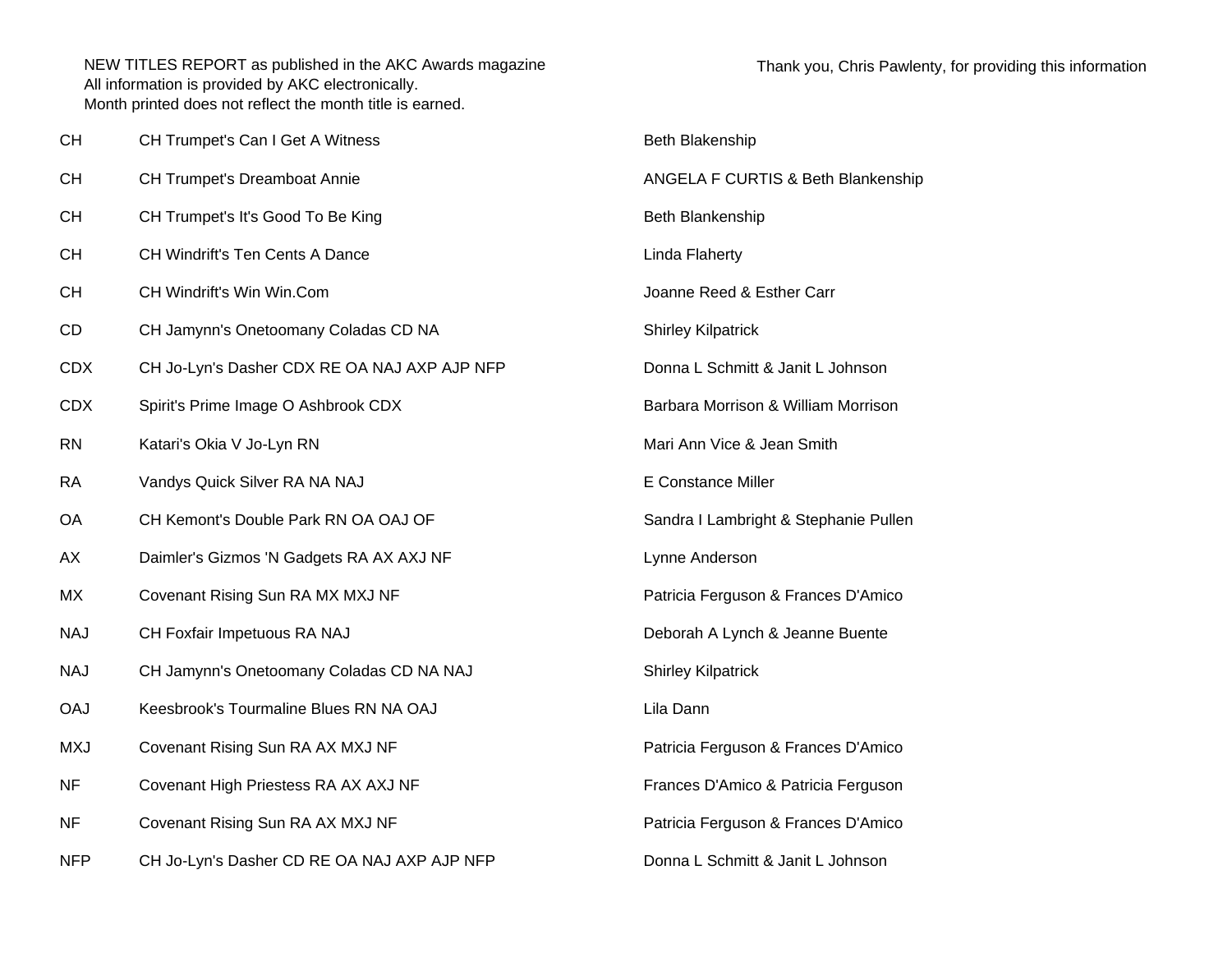## **From the November AKC Report**

| <b>TITLE</b> | <b>NAME</b>                               | <b>OWNERS</b>                                  |
|--------------|-------------------------------------------|------------------------------------------------|
| <b>CH</b>    | CH Cambrys Mask Of Zorro                  | Colleen LaFleche & Richard LaFleche            |
| <b>CH</b>    | <b>CH Evenstar Absolute Midnight</b>      | Kathryn Humbert                                |
| <b>CH</b>    | CH Jocose Hollywood Star                  | Maureen Garappolo                              |
| <b>CH</b>    | CH Keepsake Hurricane Bizy                | <b>Gene Anne Nichols</b>                       |
| <b>CH</b>    | <b>CH Kemont's Grand Prix</b>             | Kenna Harris & Lois Harris & Jan Corrington    |
| <b>CH</b>    | <b>CH Olefort White Christmas</b>         | Angela F Curtis                                |
| <b>CH</b>    | CH Regel's American Idol                  | Kathy Sokac                                    |
| <b>CH</b>    | CH Ruttkay Saphire Sadie                  | Tammy Sweet & L Mae Evans & Vernon Sweet       |
| <b>CH</b>    | CH Spirit's Fire It Up                    | Beth Blankenship                               |
| <b>CH</b>    | CH Traleigh's Stand And Deliver           | <b>Traci Wasser</b>                            |
| <b>CH</b>    | CH Trumpet's Won'T Back Down              | Beth Blankenship                               |
| <b>CH</b>    | CH Vikeyson Kitamura                      | Barbara Kies & Ardis Shurtleff & Vicki Douglas |
| <b>CH</b>    | CH Vosdal Sandant Stingray                | Linda J Beasley & Douglas C Beasley            |
| <b>CH</b>    | CH Whirlaway's Avant-Garde                | <b>Bonnie Hronek</b>                           |
| CD           | Adonai's Sweet-N-Sassy CD                 | Ramona Barker                                  |
| CD           | Covenant CD RE                            | Norma Gaddy & Michael Gaddy                    |
| CD           | CH Keesbrook's Opal Essence CD            | <b>Marion Crain</b>                            |
| CD           | Keesbrook's Tourmaline Blues CD RN NA OAJ | Lila Dann                                      |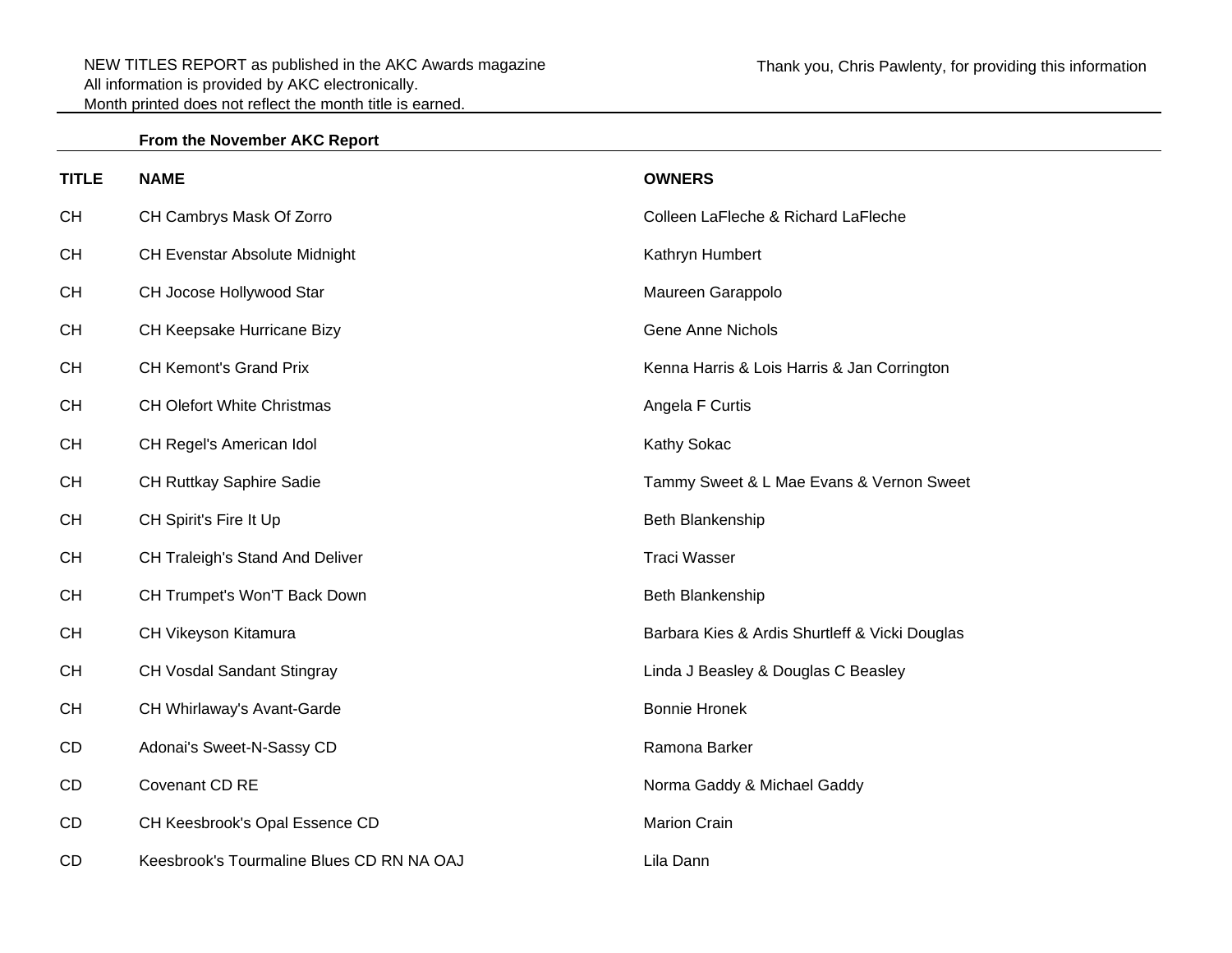| <b>CDX</b> | CH Daimler's Summer Adventure CDX RA AX AXJ NF | Joy-Ann Pool                                     |
|------------|------------------------------------------------|--------------------------------------------------|
| <b>RN</b>  | Sweetkees Kacy Ruttkay RN                      | Don Rager & Dawn Rager                           |
| <b>RA</b>  | CH Cari-On The Magician CD RA                  | Jan Nussdorfer & Dale Nussdorfer                 |
| <b>RA</b>  | Quincy RA                                      | Linda Rodenspiel                                 |
| RA         | Shoreline Guinness For Barkee RA               | Robyn M Mcnutt & Tawn Sinclair & Blaine E Mcnutt |
| <b>RA</b>  | Sweet Pea's Molly RA                           | Kathleen Ayala                                   |
| NA         | Keepsake Hot As A Pistol NA NAJ                | Mary Kay Keenan                                  |
| NA         | CH Owenbriar's As Thyme Goes By NA NAJ         | Laura Lenci                                      |
| <b>NAP</b> | Star-Kees' Wags To Wriches NAP NJP             | Dina Zinnes                                      |
| OA         | Enreveyar Carmen RN OA NAJ                     | Janice Moran                                     |
| AX         | Trumpet's Kentucky Rain AX AXJ                 | Kay Vonnahme                                     |
| МX         | Leslie's Little Kiwi MX AXJ NF                 | Leslie Meyn                                      |
| <b>NAJ</b> | Keepsake Hot As A Pistol NAJ                   | Mary Kay Keenan                                  |
| <b>NAJ</b> | Kidkees Extra Credit RN NAJ                    | Kathy Gray                                       |
| <b>NJP</b> | My Kee NJP                                     | Dina Zinnes                                      |
| <b>OAJ</b> | Keepsake Hot As A Pistol NA OAJ                | Mary Kay Keenan                                  |
| <b>OAJ</b> | CH Skyline's Celemir RN NA OAJ                 | Michele McGrath                                  |
| <b>AJP</b> | B Mi Glamour Gal O' Mine RE OA OAJ OAP AJP     | Patricia Dunham                                  |
| <b>MXJ</b> | CH Shoreline's Up Up And Away CD RE AX MXJ NF  | Barbara Lombard & Tawn Sinclair                  |
| XF         | MACH2 Jo-Lyn's Summer Mist CDX XF              | Kay Vonnahme & Janit L Johnson                   |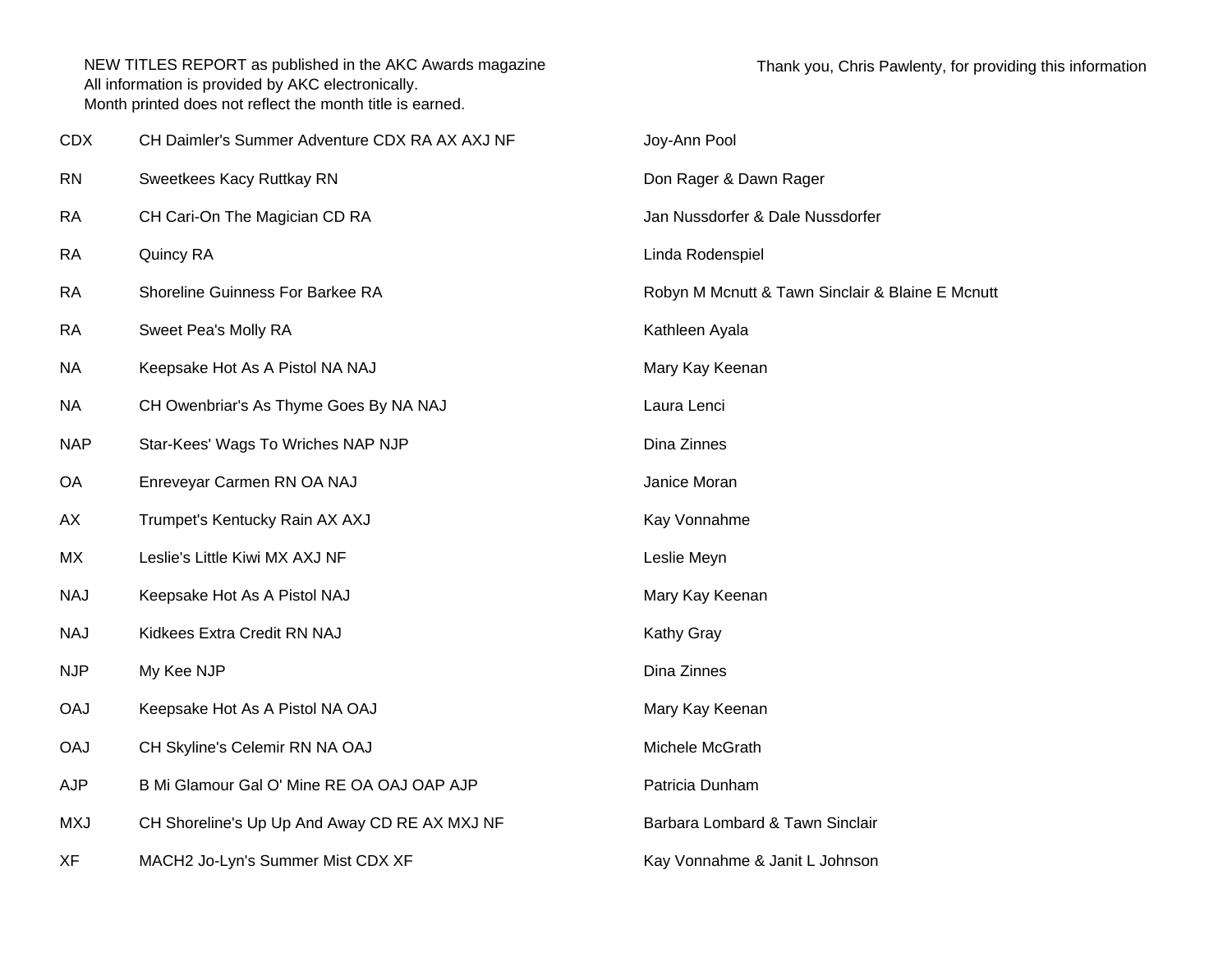|                   | NEW TITLES REPORT as published in the AKC Awards magazine<br>All information is provided by AKC electronically.<br>Month printed does not reflect the month title is earned. | Thank you, Chris Pawlenty, for providing this information |
|-------------------|------------------------------------------------------------------------------------------------------------------------------------------------------------------------------|-----------------------------------------------------------|
| MXF               | Rainkees He's Got Razzmatazz RN MX MXJ MXF                                                                                                                                   | <b>Beth Godwin</b>                                        |
| MACH <sub>8</sub> | MACH8 Afkee's Megamotion MXF                                                                                                                                                 | Maureen Waldron                                           |
|                   | From the December AKC Report                                                                                                                                                 |                                                           |
| <b>TITLE</b>      | <b>NAME</b>                                                                                                                                                                  | <b>OWNER</b>                                              |
| <b>CH</b>         | CH Candylane's Ikon Extravagant Edition                                                                                                                                      | Ruth Thompson & Kathi Fleischer                           |
| <b>CH</b>         | CH Cascadia's Blazing Star                                                                                                                                                   | Kevin G Mackenzie & Helen L Wymore & Liza E Mackenzie     |
| <b>CH</b>         | CH Cornerstone's The Gift Was Given                                                                                                                                          | Jean Leiker & Dave Leiker                                 |
| <b>CH</b>         | CH Derby's Amazing Race W Confetti                                                                                                                                           | Lori Hooper & Wendi Venable                               |
| <b>CH</b>         | CH Drum Pt's Drummer At Westcrest                                                                                                                                            | Jane West                                                 |
| <b>CH</b>         | CH Foxfair Puttin' On The Ritz RN                                                                                                                                            | Anita Williams & Jeanne Buente                            |
| <b>CH</b>         | CH Karmakees Thanks To Bobby                                                                                                                                                 | Mr. Ryan Buckalew & Ms. Patti Hobbs                       |
| <b>CH</b>         | CH Karolina Bonnyvale Meant To Be                                                                                                                                            | Bill Stroud & Darlene Bosch & Patricia Stroud             |
| <b>CH</b>         | CH Katari's Okia V Jo-Lyn RN                                                                                                                                                 | Mari Ann Vice & Jean Smith                                |
| <b>CH</b>         | CH Kidkees Extra Credit RN NAJ                                                                                                                                               | <b>Kathy Gray</b>                                         |
| <b>CH</b>         | CH Kj's Oh I Wund-R-Y                                                                                                                                                        | Kristen Dowd & Emily Taggart                              |
| <b>CH</b>         | CH Markwright's Harbor Wave                                                                                                                                                  | <b>Bonnie Hammond Brown</b>                               |
| <b>CH</b>         | CH Markwright's Sailing In                                                                                                                                                   | Mary Ellen Meyer                                          |
| <b>CH</b>         | CH Shamrock Life's A Beach                                                                                                                                                   | Shannon Kelly & Marlene Presser                           |
| <b>CH</b>         | CH Summerwind's Let It Be Me                                                                                                                                                 | Brynne Johnson & Jean Gauchat-Hargis & Joshua Hargis      |
| <b>CH</b>         | <b>CH Zilvervos Windrifts Southnstar</b>                                                                                                                                     | Joanne Reed                                               |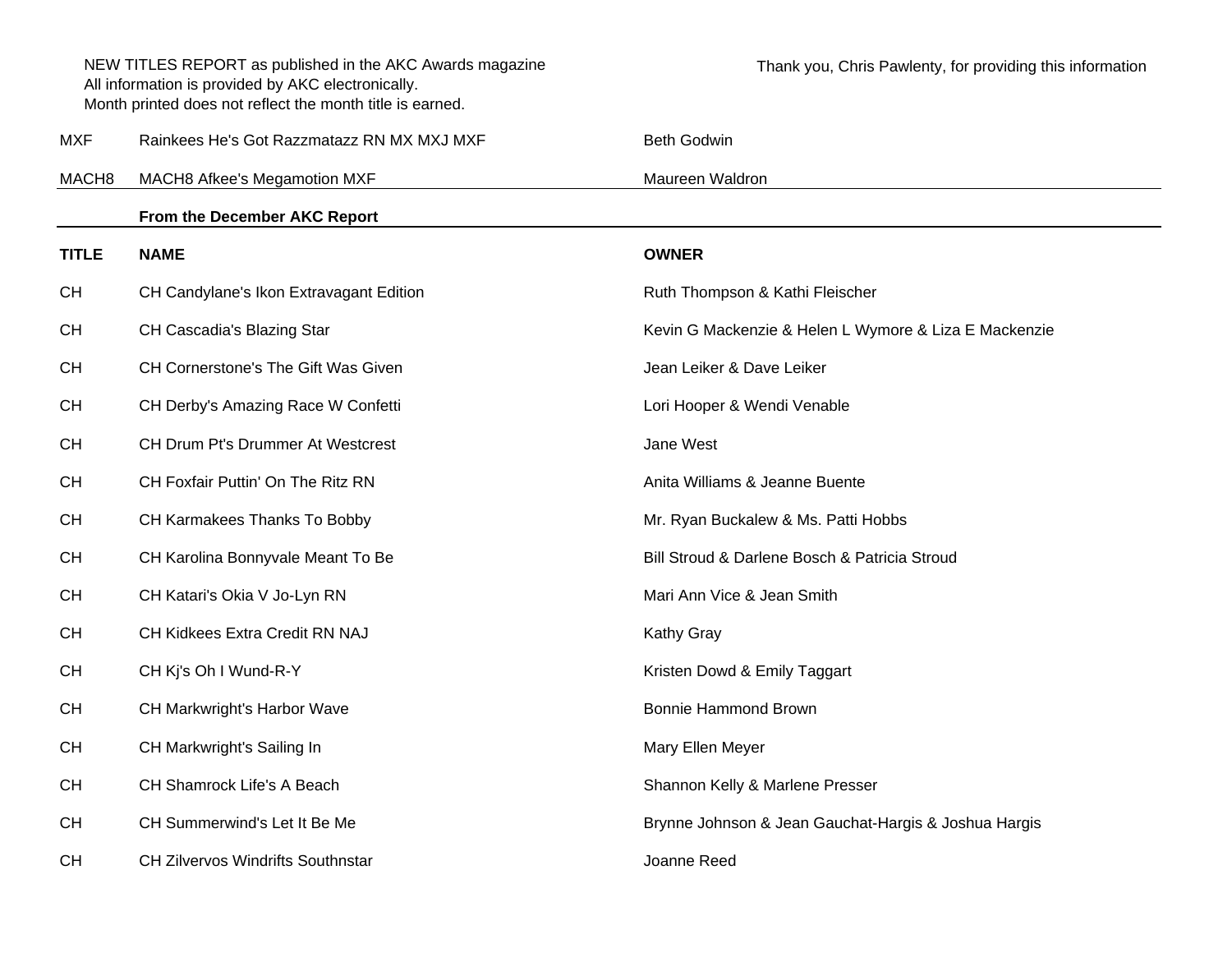| CD         | CH B Mi C I D CD                                    | Cindi Lauletta & Irene Munson                    |
|------------|-----------------------------------------------------|--------------------------------------------------|
| CD         | Ruttkay Herbie The Love Bug CD                      | Joan D Hoffman & John F Hoffman & L. Mae Evans   |
| CD         | Vandys Nyla CD RA                                   | Harriet Haynes & Carole Henry                    |
| <b>CDX</b> | CH Jocose Jamaica'N Me Crazy CDX RAE                | KRISTINA WITZKA & Mrs. Maureen Garappolo         |
| <b>RN</b>  | Covenants Jeweled Sierra RN AX AXJ                  | Karen Staats & Anita Houchins                    |
| <b>RN</b>  | CH Karina's Jungle Rhythm RN                        | Carolyn Ostransky & Edward Ostransky             |
| <b>RN</b>  | CH Keepsake Firestarter CD RN NA NAJ                | Jean Munger                                      |
| <b>RAE</b> | Seamist's Storm On The Horizon CDX RAE MX MXJ OF    | C Jean Munger                                    |
| <b>NA</b>  | CH Amjukees Regal Discovery NA                      | Roseann Vorce                                    |
| <b>NA</b>  | Ruttkay Autumn Bronze VCD1 RE NF                    | Daisy Mae Kramer                                 |
| <b>NA</b>  | Shoreline Guinness For Barkee RA NA                 | Robyn M Mcnutt & Tawn Sinclair & Blaine E Mcnutt |
| <b>OA</b>  | Mandy Durbak OA AXJ                                 | <b>Shelley Durbak</b>                            |
| OA         | Rodney Harold Rufus CD RAE OA OAJ                   | <b>Elizabeth Strick</b>                          |
| AX         | Sonata's Start Your Engines RA AX OAJ NF            | Mary Beth Wajda                                  |
| MXP3       | Keepsake Spring Into Action CDX RE AX AXJ MXP3 MJP3 | Frances D'Amico & Patricia Ferguson              |
| <b>NAJ</b> | Majikees Chocolate Mystic Mint NA NAJ               | John A & Joan Malak                              |
| <b>NAJ</b> | Ruttkay Autumn Bronze VCD1 RE NF                    | Daisy Mae Kramer                                 |
| <b>OAJ</b> | Keepsake Karolina Dreamin' OA OAJ                   | Lydia B Taylor & James Taylor                    |
| <b>OAJ</b> | Rodney Harold Rufus CD RAE OA OAJ                   | <b>Elizabeth Strick</b>                          |
| <b>OAJ</b> | Vandys Quick Silver RA NA OAJ                       | E Constance Miller                               |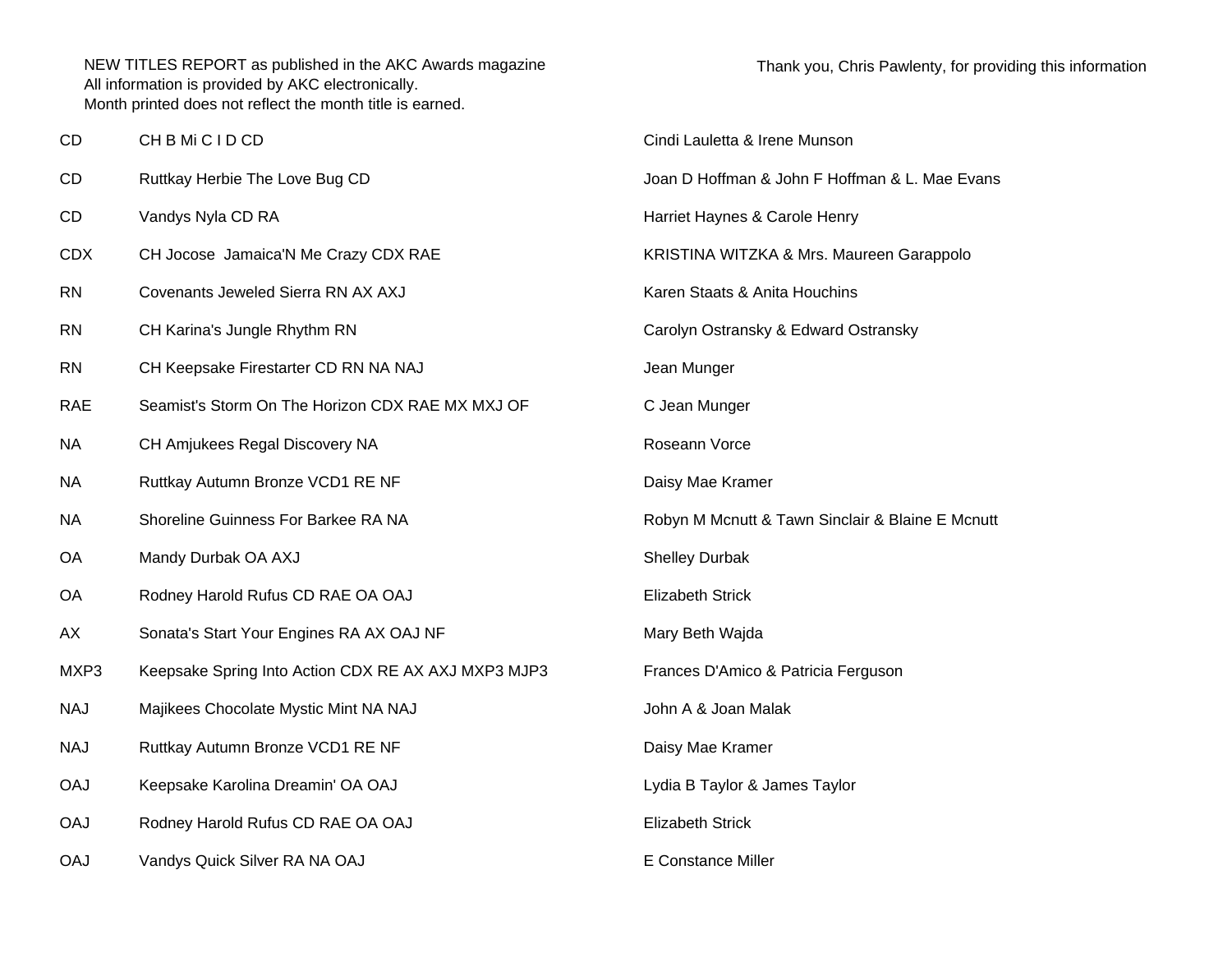| <b>AXJ</b>   | Mandy Durbak OA AXJ                             | <b>Shelley Durbak</b>                      |
|--------------|-------------------------------------------------|--------------------------------------------|
| <b>MXJ</b>   | Covenant High Priestess RA AX MXJ NF            | Frances D'Amico & Patricia Ferguson        |
| <b>MXJ</b>   | Resq's Kansas Tornado AX MXJ OF                 | Craig Josling & Judith Hintzman            |
| <b>NF</b>    | CH Odyssey's Angel Incognito CD RE NA NF        | Sue Ellen Cassiday                         |
| <b>NF</b>    | Ruttkay Autumn Bronze CD RE TD NF               | Daisy Mae Kramer                           |
| <b>NF</b>    | CH Spunkee's Rain Dancer NA NAJ NF              | Karen Staats                               |
| <b>NFP</b>   | Darkenwald Second Spirit CDX RAE MX MXJ AJP NFP | Patricia Ferguson & Fran D'Amico           |
| OF           | Covenant High Priestess RA AX MXJ OF            | Frances D'Amico & Patricia Ferguson        |
| OF           | Covenant Rising Sun RA MX MXJ OF                | Patricia Ferguson & Frances D'Amico        |
|              | From the January AKC Report                     |                                            |
|              |                                                 |                                            |
| <b>TITLE</b> | <b>NAME</b>                                     | <b>OWNER</b>                               |
| <b>CH</b>    | <b>CH Allante's Politically Correct</b>         | Alan Leff & Jeri Caldwell & Dr. Ruby Hertz |
| <b>CH</b>    | CH Bonnyvales Karolina Classic                  | Darlene Bosch & Patricia Stround           |
| <b>CH</b>    | CH Cinderlad Law & Order Svu                    | Debra Leonard & Patricia Tocalis           |
| <b>CH</b>    | CH Cinderlad Mama Mia                           | Charlie Zimmerman                          |
| CH           | CH Daimler Nothin But A Gangster                | Linda Flaherty                             |
| <b>CH</b>    | <b>CH Foxfair Essex</b>                         | Debbie Lynch & Jeanne Buente               |
| CH           | <b>CH Glimlach's Wrinkles</b>                   | Joanne Slaney                              |
| <b>CH</b>    | CH Ikon's Candylane Exclusive Edition           | Kathi Fleischer                            |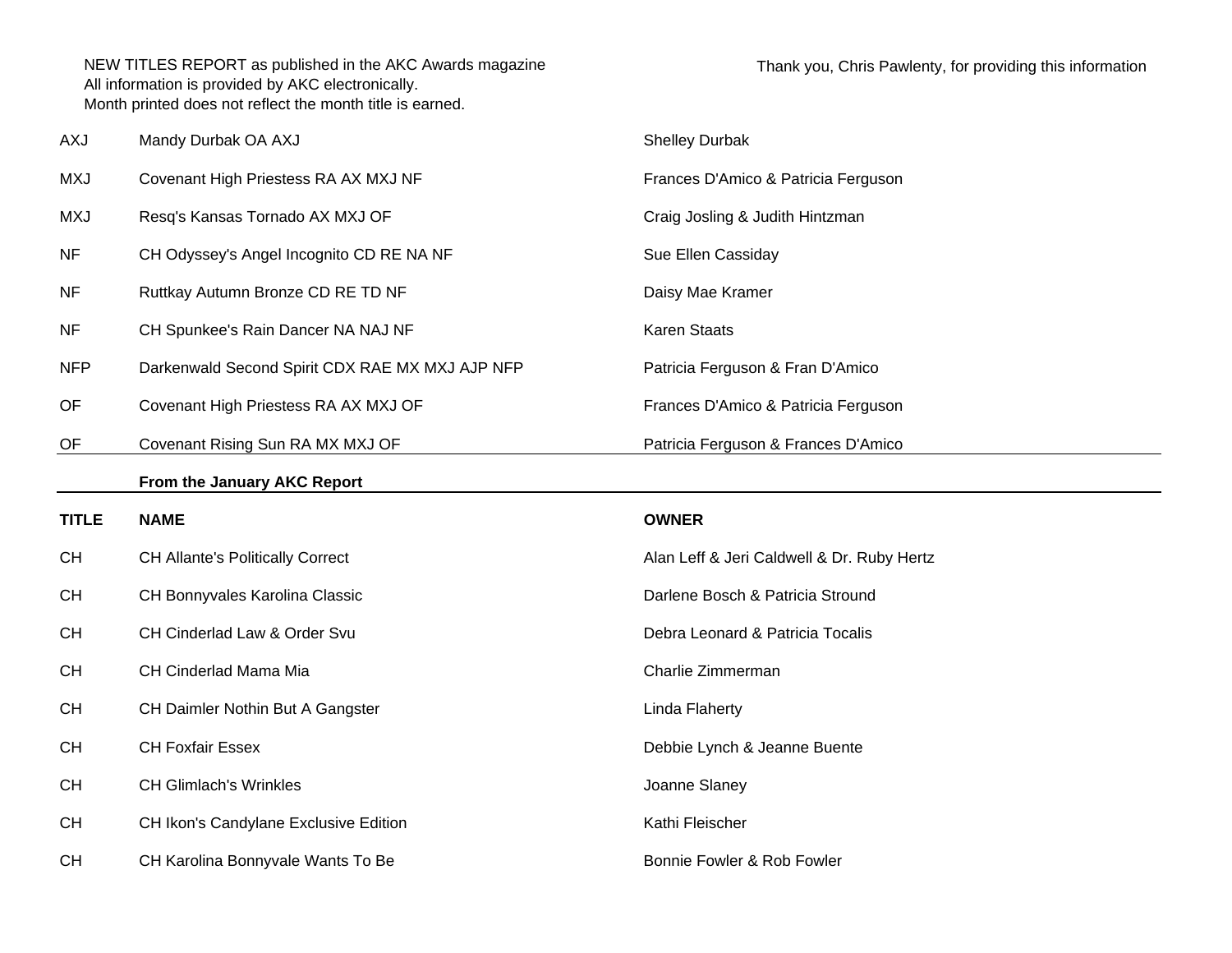| CН         | CH Raylen's Razzle Dazzle Rose                  | Elisabeth Dankert                                |  |
|------------|-------------------------------------------------|--------------------------------------------------|--|
| CН         | CH Shadowood's Dance To The Music               | Cyndy Howard & Sandra Knudsen & Charles Howard   |  |
| CН         | <b>CH Tamarack North Star</b>                   | Peter Rampaart & Steven Freeman & D'Nay Rampaart |  |
| CН         | CH Trumpet's Hollywood Nights                   | Linda Marden & Beth Blankenship                  |  |
| CН         | CH Wund-Ry The Wizard Came To Sherwood          | Phyllis Noonan                                   |  |
| CD         | Daimler's Truly Top Secret CD RE NA NAJ         | Sue Ellen Cassiday & John Cassiday               |  |
| UDX        | Laser Stayn Live Thru Trumpet UDX RE            | <b>Bonnie Davis</b>                              |  |
| RN         | CH Kidkees Island Guru RN                       | Nancy Baggott & Kathy Gray & Robert Johnson      |  |
| ΝA         | CH Foxfair Impetuous RA NA NAJ                  | Deborah A Lynch & Jeanne Buente                  |  |
| NА         | CH Samba's Tea-4-Two At Arklow NA NAJ           | Elizabeth Winans & Kathy Easter                  |  |
| ΝA         | Shoreline's Ruff N Tuff RA NA                   | Jocelyn Tipple & Tawn Sinclair                   |  |
| ΝA         | Teeka NA                                        | Vania Climan                                     |  |
| ΝA         | Wild Winds Blue Yonder CD RA NA                 | Rachel McDougall-Smith & Brandon J Smith         |  |
| ОA         | CH Riverfox Dora The Explorer RA OA OAJ         | Rebecca B Preston                                |  |
| OAP        | Majikees Spirit In The Dark RN OAP NJP          | John A & Joan Malak                              |  |
| NAJ        | CH Amjukees Regal Discovery NA NAJ              | Roseann Vorce                                    |  |
| NAJ        | CH Astarz Gold Digger RN NAJ                    | Patty Helmig                                     |  |
| NAJ        | Spirit's Ready For Prime Time NAJ               | Joni Griffith                                    |  |
| <b>OAJ</b> | CH Keepsake Firestarter CD RN NA OAJ            | Jean Munger                                      |  |
| MJP        | Darkenwald Second Spirit CDX RAE MX MXJ MJP OFP | Patricia Ferguson & Fran D'Amico                 |  |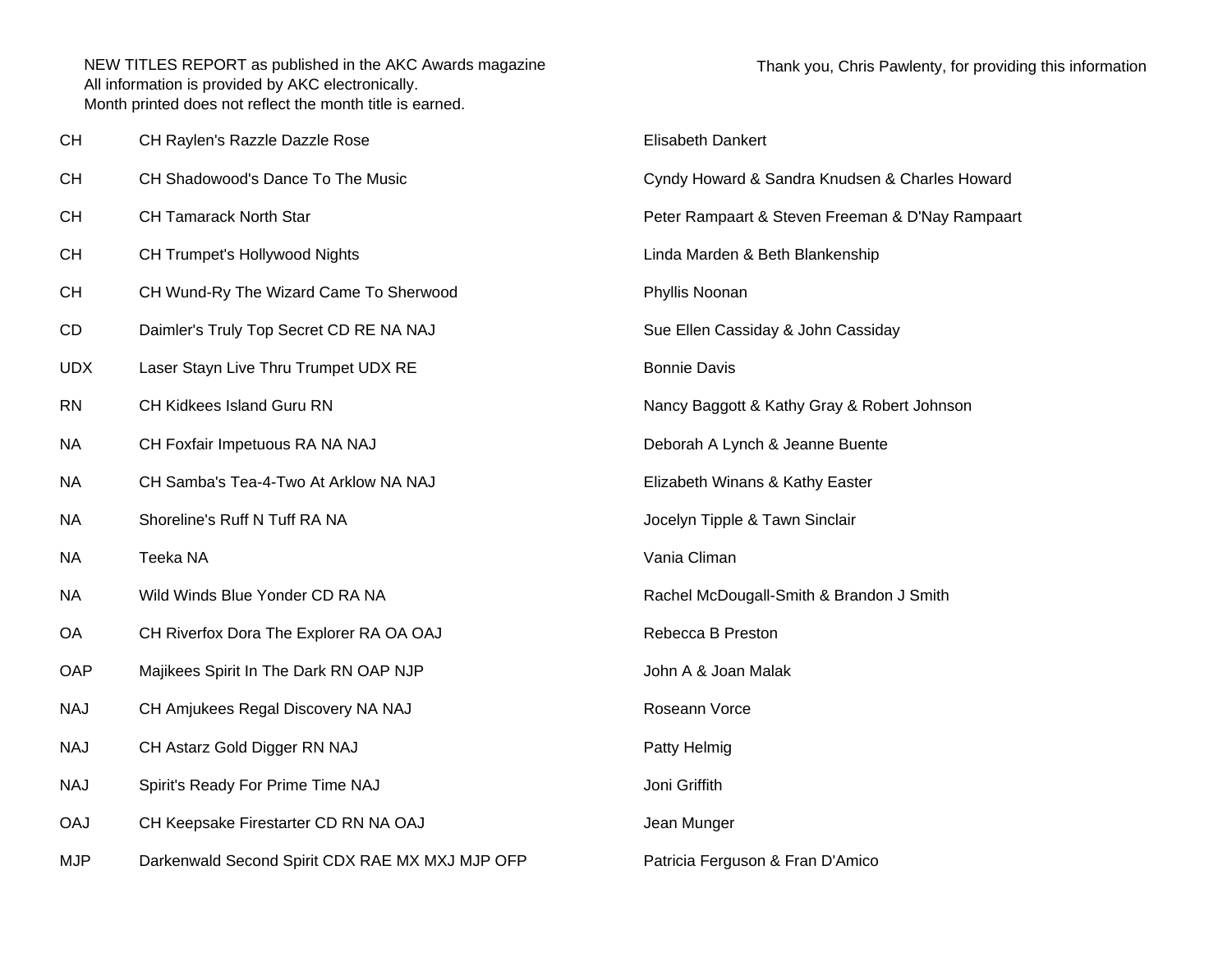| MJP3         | Daimler's Dress-Ta-Kill CDX MX MXJ MXP MJP3                 | <b>Shirley Kilpatrick</b>                                   |
|--------------|-------------------------------------------------------------|-------------------------------------------------------------|
| MJP4         | Keepsake Spring Into Action CDX RE AX AXJ MXP3 MJP4 PAX NFP | Frances D'Amico & Patricia Ferguson                         |
| <b>NF</b>    | Majikees Chocolate Mystic Mint NA NAJ NF                    | John A & Joan Malak                                         |
| <b>NFP</b>   | Keepsake Spring Into Action CDX RE AX AXJ MXP3 MJP3 NFP     | Frances D'Amico & Patricia Ferguson                         |
| <b>OFP</b>   | Darkenwald Second Spirit CDX RAE MX MXJ AJP OFP             | Patricia Ferguson & Fran D'Amico                            |
| <b>OFP</b>   | Neela CD RN NA NAJ AXP AJP OFP                              | <b>Allison Nagel</b>                                        |
| <b>MXF</b>   | CH MACH Afkee's Undercover Angel RN MXF                     | Lexie E Billman                                             |
| <b>MACH</b>  | CH MACH Shoreline's Tuff Act To Follow CDX RAE OF           | Tawn Sinclair & John Sinclair                               |
| <b>PAX</b>   | Keepsake Spring Into Action CDX RE AX AXJ MXP3 MJP4 PAX NFP | Frances D'Amico & Patricia Ferguson                         |
|              | From the February AKC Report                                |                                                             |
|              |                                                             |                                                             |
| <b>TITLE</b> | <b>NAME</b>                                                 | <b>OWNER</b>                                                |
| <b>CH</b>    | CH Daimler's Luck Be A Lady At Indykees                     | Pamela L Hildebrand & Diane Benz                            |
| <b>CH</b>    | CH Keesbrook's Deja Vu                                      | Brenda Brookes & Linda Owens                                |
| <b>CH</b>    | CH Kimar's Living On The Edge                               | Lisa O'Dellick & Kimberly Wallace-Schall & Robert O'Dellick |
| <b>CH</b>    | CH Shamrock's Irish Outlaw                                  | Helen L Wymore & Sue Beardshear                             |
| <b>CH</b>    | CH Windrift's Follow The Money                              | Barbara Ryan & Richard Ryan                                 |
| CD           | Shoreline Guinness For Barkee CD RA NA                      | Robyn M Mcnutt & Tawn Sinclair & Blaine E Mcnutt            |
| <b>RN</b>    | Parrkees Perpetual Motion At Shoreline RN                   | Patricia Voyles & Tawn Sinclair & Eileen A Parr             |
| <b>RAE</b>   | Dickinson's Docashein CD RAE OAP NJP                        | Stacy L Dickinson                                           |